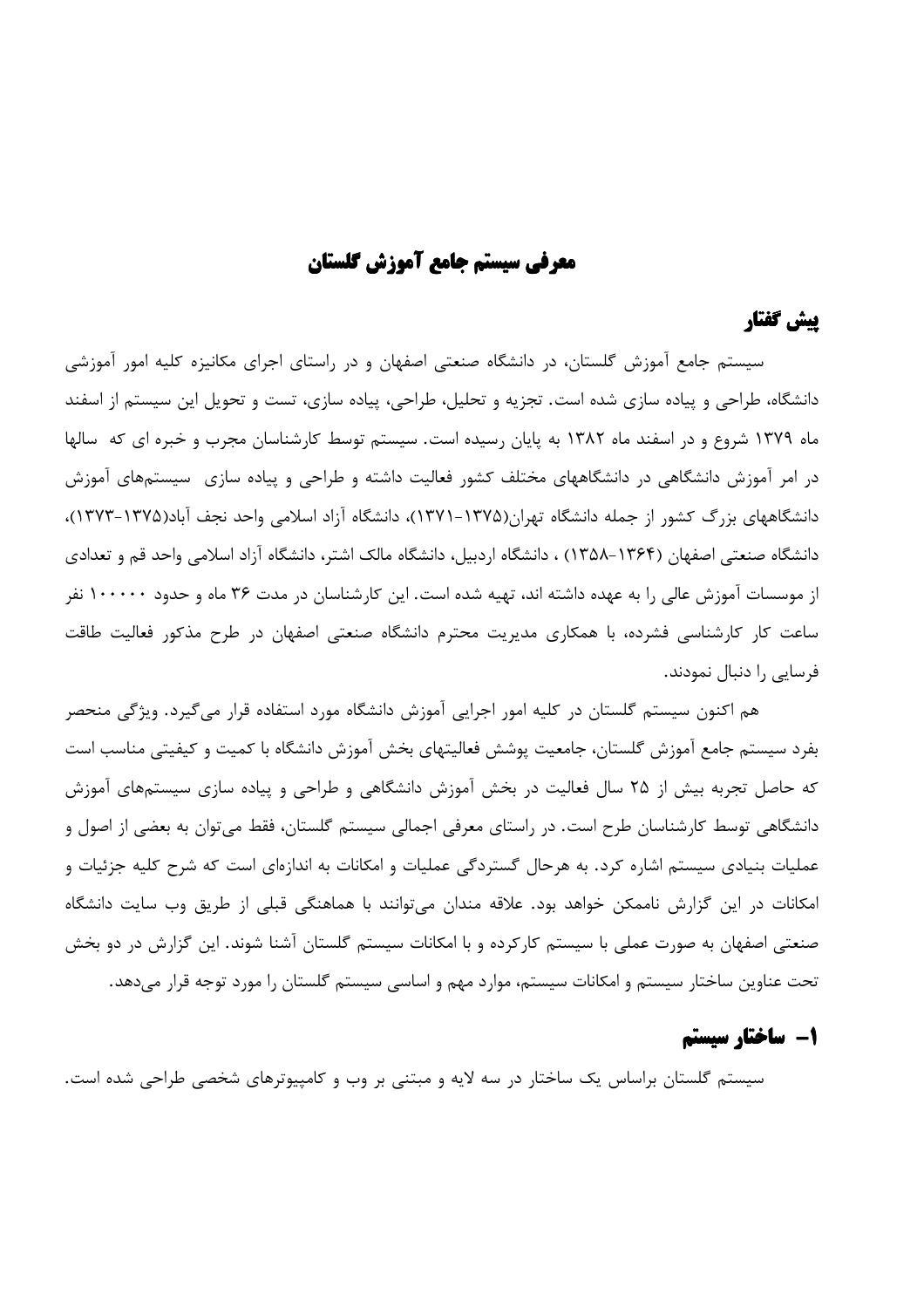سه لایه مذکور عبارت است از سرویس دهنده بانک اطلاعاتی، سرویس دهنده وب و استفاده کنندگان از سیستم. این طراحی باعث ایجاد امنیت داده ها و در دسترس بودن آنها در همه جا می،شود. با طراحی مبتنی بر وب امکان انجام تمامی|مور در هر مکانی فراهم میشود. به عنوان مثال میتوان به ثبتنام دانشجویان و یا ورود نمرات توسط اساتید از راه دور و از هر محل دلخواه اشاره نمود. بديهي است اين امر نيازمند مكانيزم امنيتي مناسبي جهت شناسايي كاربران و عملیات مجاز آنها بوده که تدابیر لازم آن در سیستم منظور شده است.

### 1-1- سخت افزار مورد استفاده

سخت افزارهای مورد استفاده در سیستم را میتوان در چهار بخش به شرح زیر تقسیم کرد.

سخت افزار شبکه، سخت افزار سرویس دهنده وب، سخت افزار سرویس دهنده بانک اطلاعاتی و سخت افزار مورد استفاده کاربران

#### الف–سخت افزار شبكه

این بخش از سخت افزار، بستر شبکه مورد استفاده سیستم را فراهم میکند، شبکه مورد استفاده میتواند از یک شبکه محلی کوچک تا یک شبکه متصل به اینترنت متغییر باشد.  $\overline{\phantom{a}}$ 

# ب- سخت افزار سرويس دهنده وب

این سخت افزار میتواند شامل یک یا چند PC با قابلیت اتصال به شبکه و نصب نرم افزارهای Microsoft باشد. Windows 2000 به همراه IIS و Net Framework. باشد.

#### ج- سخت افزار سرويس دهنده بانک اطلاعاتي

این سخت افزار میتواند شامل یک یا چند PC با قابلیت اتصال به شبکه و نصب و راه اندازی نرم افزارهای Microsoft Windows 2000 و Microsoft SQL Server 2000 باشد. بديهي است مشخصات فني اين سرویس دهنده با توجه به میزان بارکاری در روزهای اوج استفاده از سیستم مانند روز ثبتنام و میزان دادههای موجود در سیستم قابل تغییر است.

#### د- سخت افزار مورد استفاده کاربران

این سخت افزار یک PC با قابلیت اتصال به شبکه و نصب نرم افزارهای Microsoft Windowsهمراه IE مے باشد.  $6.0$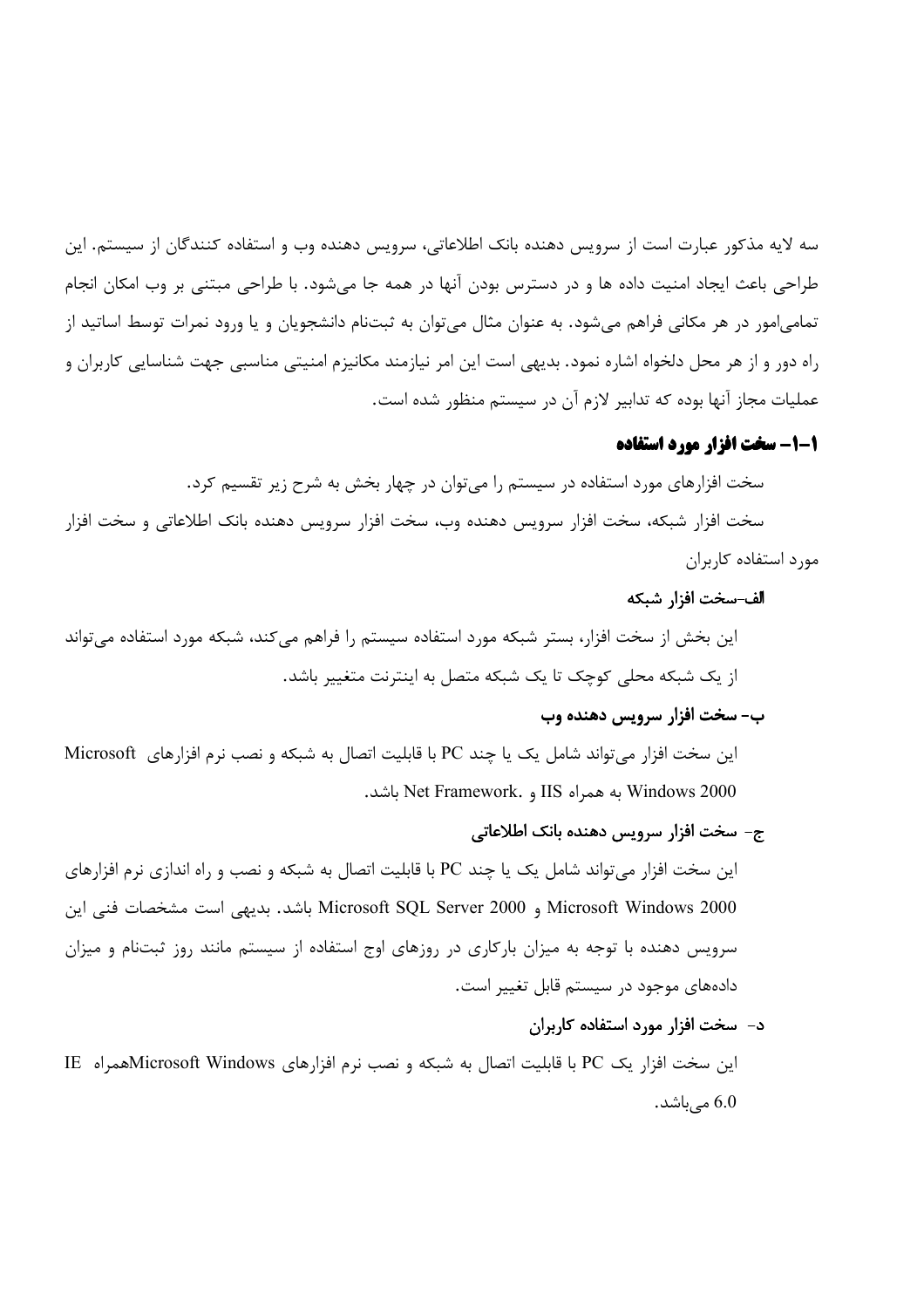### ۱-۲- نرم افزارهای مورد استفاده در پیاده سازی

برای پیاده سازی سیستم گلستان از نرم افزار Microsoft Windows 2000 به عنوان سیستم عامل سرویس دهندگان، IIS به عنوان سرویس دهنده وب و ASP.NET به عنوان زبان میزبان و Microsoft SQL Server 2000 به عنوان مدير بانك اطلاعاتي و Linuxبه عنوانFirewall استفاده شده است.

### 2- امکانات سیستم

به طور کلی سیستم گلستان **کلیه امور اجرایی** آموزش دانشگاه از لحظه پذیرش دانشجو تا پایان کار دانشجو و سیس عملیات بعد از فارغ التحصیلی را به صورت مکانیزه پشتیبانی می،نماید. همچنین در مراحل گوناگون، مدیریتهای مختلف دانشگاه می توانند به صورت لحظه ای اطلاعات مورد نیاز خود را از سیستم دریافت کرده و تصمیمات متخذه را در سیستم گلستان اعمال نمایند.

در ادامه به بررسی برخی از موارد پیش بینی شده در سیستم گلستان می پردازیم . البته همانطور که در ابتدای گزارش اشاره شد، شرح کلیه امکانات و جزئیات در این گزارش ناممکن است. وجود بیش از ۲۷۵ عنوان گزارش وبیش از ۱۳۰ عنوان پردازش خود گویای این امر است .

# ۲-۱- سازمان دانشگاهها و تعریف نظام آموزشی

از دید سیستم گلستان سازمان آموزشی هر دانشگاه از تعدادی دانشکده و هر دانشکده از تعدادی گروه آموزشی و هر گروه آموزشی از تعدادی رشتههای تحصیلی تشکیل شده است. در این تقسیم بندی محل مأموریت مجموعه ای از اساتید دانشگاه یک گروه آموزشی مشخص در یک دانشکده میباشد. همچنین یک گروه آموزشی متولی ارائه تعدادی درس در مقاطع مختلف تحصیلی می باشد.

در راستای قانونمند کردن کامل سیستم گلستان، از تعریف نظام آموزشی برای اعمال قوانین استفاده میشود. به این ترتیب هر دانشجو در یک نظام آموزشی مشخص ادامه تحصیل میدهد و در کلیه موارد مشمول قوانین همان نظام خواهد بود. در این تعریف نظام آموزشی عبارتست از مجموعه مشخصههای مقطع تحصیلی، دوره تحصیلی، دانشکده، گروه آموزشی و رشته تحصیلی هر دانشجو. برای مثال دوره روزانه، مقطع کارشناسی، دانشکده فنی و مهندسی، گروه آموزشی کامپیوتر، رشته نرم افزار، معرف یک نظام آموزشی مشخص در دانشگاه میباشد. توجه شود که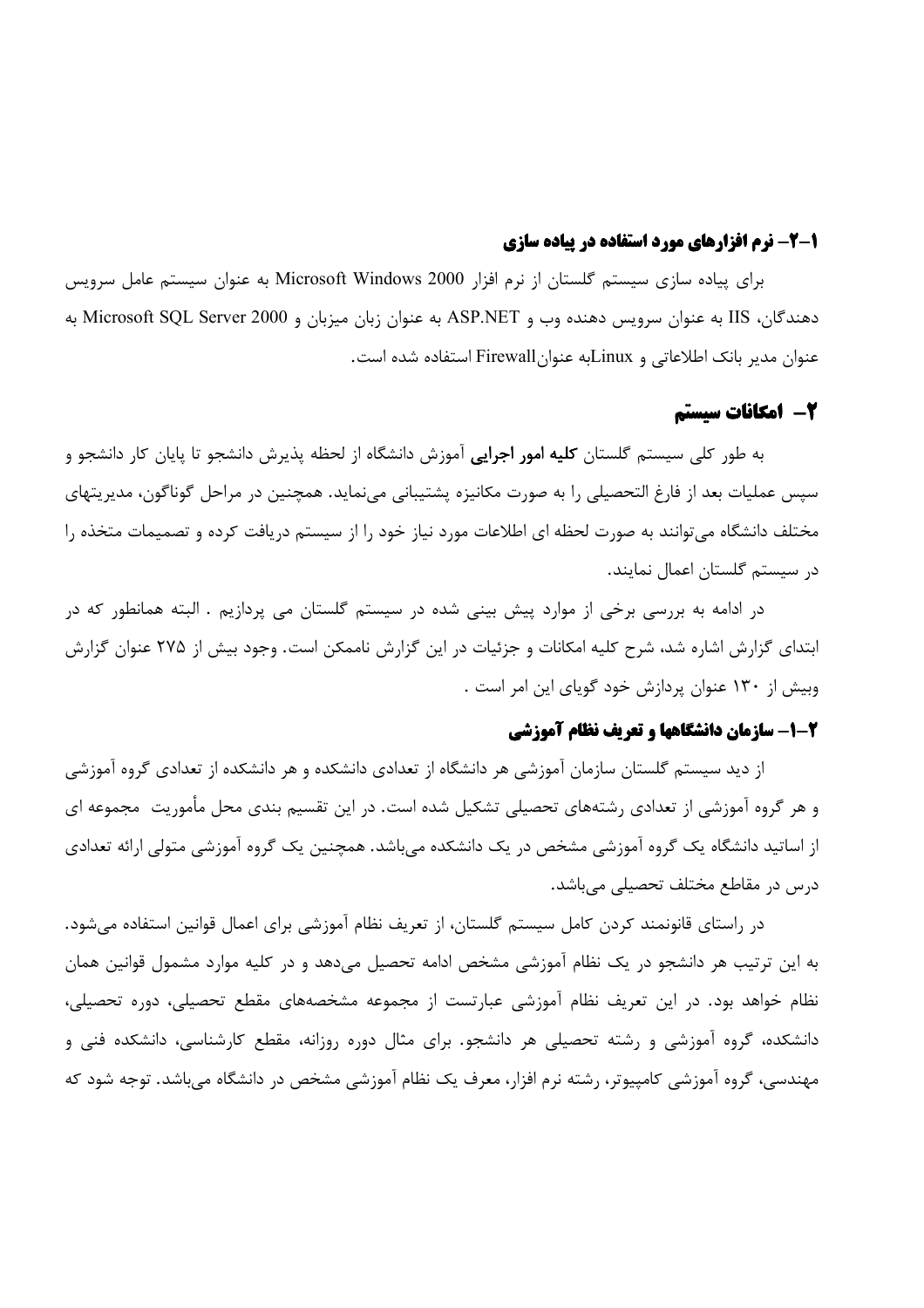در اغلب موارد قوانین آموزشی بر اساس نظام آموزشی و علاوه بر آن ترم ورود دانشجو و ترم اجرای قانون قابل تعریف بوده و بدين ترتيب كليه تغييرات قانوني به راحتي و به صورت پويا در سيستم اعمال مي گردد.

### 2-2- قوانین آموزشی

همانگونه که اشاره شد، برای هر نظام آموزشی مشخص و برای دانشجویان ورودی هر ترم خاص و برای هر ترم اجراي مورد نظر، مي توانيم قوانين آموزشي متفاوتي تعريف نماييم. بنابراين هر تغيير آموزشي جديد، فقط با تعريف قوانین جدید و با استفاده از مکانیسمهای ساده و پیش بینی شده توسط کاربران مربوطه قابلیت اعمال و اجراء خواهد داشت.

به کمک هر قانون جدید آموزشی موارد متعدد و گوناگونی قابل تعریف و یا تغییر میباشد. برای مثال حداکثر و حداقل واحد قابل اخذ، واحدهای تشویقی، دورشته ای، ترم آخری، مشروطی و ترم تابستانه در ثبتنام و ترمیم، حداقل و حداكثر واحد قابل اخذ در ثبتنام مقدماتي، قوانين مربوط به محاسبه معدل معيار، لزوم يا عدم لزوم شركت در ثبتنام مقدماتی، محدودههای مختلف اضافه و حذف درس در جریان ثبتنام و ترمیم نسبت به ثبتنام و ثبتنام مقدماتی، تعداد درس و واحد مجاز به حذف در مرحله حذف اضطراری، حداقل واحد مانده پس از حذف اضطراری، تعداد ترم مجاز به تحصیل، ترمهای مجاز به اخذ درس مطالعه انفرادی و پیش ترم و امتحان مجدد و تعداد ترمهای مجاز مرخصی و مهمان و تعداد ترمهای مجاز به مشروطی و مشروطی متوالی و سنوات مجاز تحصیلی و نمره قبولی در دروس عادي و انواع دروس خاص و دهها قلم داده قانوني ديگر تعريف مي شوند.

روشن است که تعاریف مذکور در کلیه امور آموزشی دانشجو بخصوص در زمینه عملیات در مراحل گوناگون ثبتنام به صورت اتوماتیک اعمال شده و دانشجو فقط در محدوده قوانین مذکور هدایت خواهد شد. همچنین برای دانشجویانی که از تسهیلات خاص مربوط به سهمیه ها استفاده می نمایند، قوانین و مقررات ویژه قابل تعریف است، به نحوی که دانشجویان از مزایای قانونی مذکور استفاده نمایند.

# 2-3- قوانين شهريه

قوانین مربوط به شهریه در سیستم گلستان بسیار دقیق و کامل است. به طور کلی محور اخذ شهریه نوع درس میباشد. مقدمتاً به ازاء هر نظام آموزشی هر ترم ورود، هر ترم اجراء و هر نوع درس، برای هر واحد تئوری و هر واحد عملی شهریه مشخص پیش بینی شده است، همچنین به ازاء دانشجویان ورودی در هر نظام آموزشی و برای هر ترم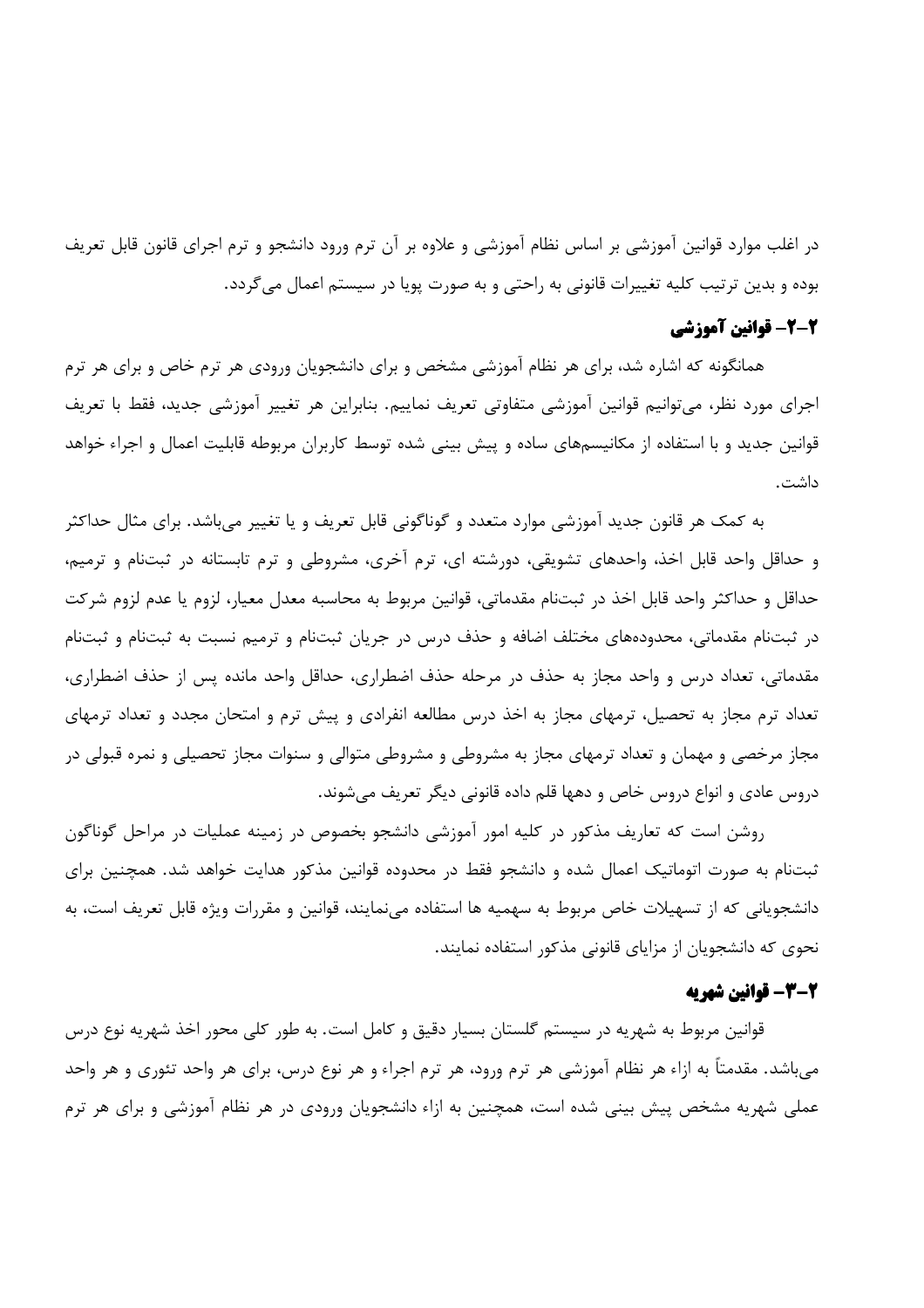مشخص نیز مقادیر مختلف شهریه ثابت از قبیل شهریه ثابت، شهریه ترم تابستان، حق خدمات آموزشی، حق بیمه و غیره قابل تعریف می باشد. علاوه بر این به ازاء هر وضع درس، هر نوع نمره، هر نوع ثبتنام، در هر نظام آموزشی، برای هر ورودی و هر ترم اجراء امکان اعمال ضرایبی برای هر واحد عملی و تئوری امکان پذیر است و بالاخره این امکان وجود دارد که برای هر درس مشخص، در هر نظام و برای هر ترم ورود و ترم اجراء، شهریه استثناء فقط برای همان شرایط تعریف گردد. امکان اعمال انواع تخفیفهای کلی و ترمی نیز برای هر دانشجو در شهریه ثابت، در شهریه متغیر، در ترکیبی از آنها و یا به صورت ثابت وجود دارد. نهایتاًاین امکان پیش بینی شده است که هر دانشجو در تمام دورههای تحصیل، در یک ترم خاص و حتی در یک درس مشخص از یک ترم خاص مشمول شهریه بوده و یا از ير داخت شهريه معاف باشد.

# 2-4- قوانین مربوط به اثرات نوع درس، وضع درس، وضع نمره و نوع ثبتنام

روشن است که هر درس اخذ شده توسط دانشجو تحت شرایط خاصی قابل ارزیابی است. مسائل مختلفی در این ارزیابی مورد نظر میباشد که اهم آنها عبارتند از تأثیر در معدل کل و معدل ترم، تأثیر در جمع واحد اخذ شده، گذرانده کل و گذرانده ترم، حذف شده، پذیرفته شده، پذیرفته نشده، ناتمام، مازاد، جبرانی، ثبتنام مجدد، پیش ترم، رد شده و بالاخره حضور و نمایش نمره در گزارشهای مختلف مانند لیست نمره، لیست حضور و غیاب، کارنامه ترمی و کلی، و نهایتاً مواردی مانند، امکان اخذ نمره در لیست استاد، امکان اخذ مجدد درس، امکان حذف اضطراری درس و مواردي ديگر .

در سیستم گلستان اثرات مذکور توسط چهار پارامتر اساسی درس ثبتنام شده به شرح زیر و به صورت کاملاًاتوماتیک اعمال می گردد. باید توجه شود که پارامترهای چهار گانه به صورت دلخواه قابل تعریف و تغییر بوده و به صورت یویا قابل استفاده میباشند.

#### الف- نوع درس

از قبیل درس پایه، عمومی، اصلی، تخصصی، اختیاری، جبرانی، کارآموزی و غیره.

#### ب- وضع درس

از قبیل عادی، اخذ مجدد، امتحان مجدد، پذیرفته شده، پذیرفته نشده، پیش ترم، مازاد، مطالعه آزاد، معاف و غیره.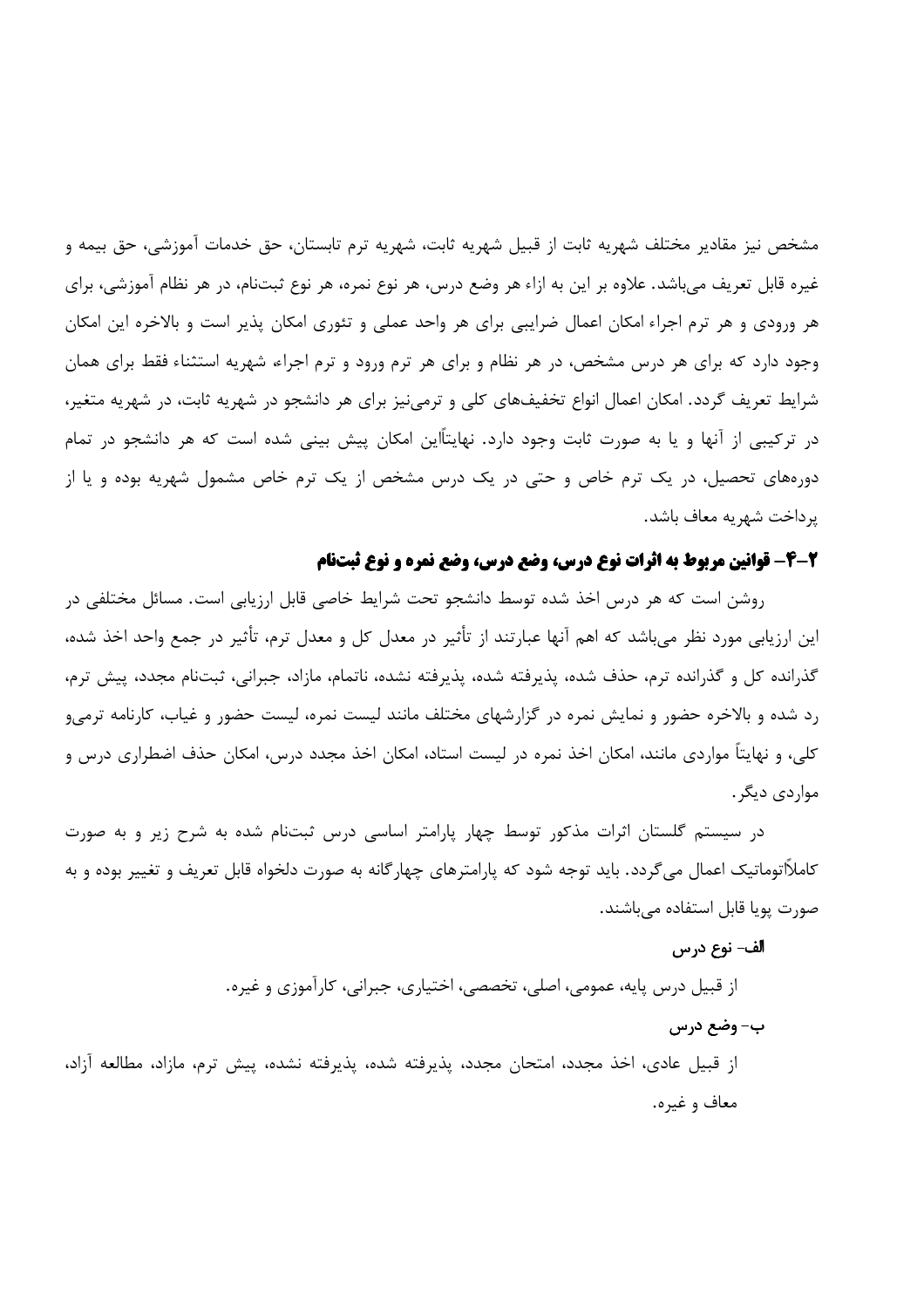ج- وضع نمره

از قبيل اعلام نشده، اعلام شده، نا تمام، حذف اضطراري، حذف يزشكي، حذف مجاز و غيره.

د- نوع ثبتنام

از قیبل عادی، مهمان در این دانشگاه، مهمان در دانشگاه دیگر، انتقال، انتقال دورههای قبل و غیره.

### 2-5- قوانين يذيرش و فارغ التحصيلي

در این زمینه قوانین و مقررات خاصی در سیستم گلستان قابل تعریف است. برای مثال مدارک مختلفی که دانشجو در مراحل مختلف مانند پذیرش، طول تحصیل، مرحله پایان کار و مرحله فارغ التحصیلی و زمان دریافت گواهی یایان نامه باید به مسئولین تحویل دهد. مانند عکس، رونوشت شناسنامه، گواهی تحصیلات قبلی و سایر مدارک مورد نیاز، همچنین در همین راستا مدارک و عملیاتی که باید در هر مرحله توسط دانشگاه تهیه و اقدام شود، قابلیت تعریف خواهند داشت. برای مثال صدور گواهی اشتغال به تحصیل، صدور گواهی پایان تحصیلات، عملیات مربوط به نظام وظیفه،درخواست گواهی،های تحصیلی و غیره در همین زمینه قابل تعریف خواهد بود. در همین زمینه سیستم گلستان به بخش خاصی از دبیرخانه اداره آموزش نیز ارتباط داشته و امکان تعریف ارتباط خاص بین بعضی از عملیات با اطلاعات دبیرخانه ای نیز وجود دارد. برای مثال ممکن است صدور گواهی موقت، به صدور گواهی پایان تحصیلات برای حوزه نظام وظيفه وابستگي داشته باشد.

# 2-6- يذيرش

یکی از فعالیتهای بخش آموزش دانشگاه، پذیرش دانشجویان جدید است. در سیستم گلستان امکانات متنوعی جهت پذیرش دانشجویان جدید پیش،بینی شده است که محورهای اصلی آن عبارتند از: ورود اطلاعات اوليه دانشجو به صورت تكي يا از طريق فايل اطلاعات پذيرفته شدگان

الف-تعيين مدارك مورد نياز دانشجويان براساس قوانين تعريف شده با توجه به انواع حالتها مانند نوع بورس، وضعيت نظام وظيفه، جنسيت و نظاير آن به صورت خودكار ب– ثبت مدارک دریافت شده از دانشجو و یا کسری مدارک خاص خارج از قوانین تعریف شده ج- امکان صدور کارت موقت دانشجویی و لیست کسری مدارک دانشجو د- ثبت اطلاعات دانشجویان بورسیه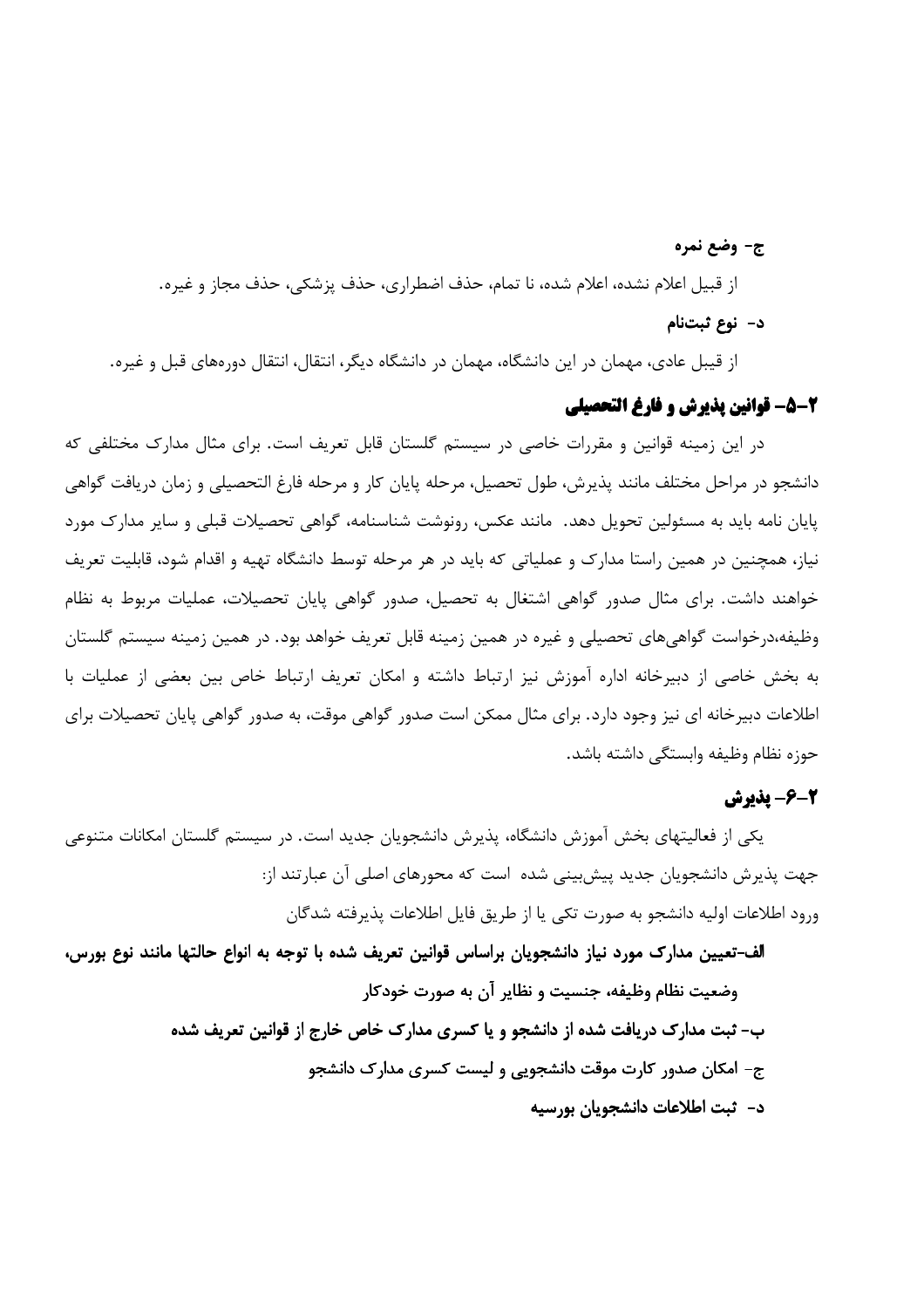# ه- اصلاح مشخصات دانشجویان و ثبت تغییرات انجام شده بر روی اطلاعات مهم دانشجو به همراه مشخصات کاربر و زمان انجام تغییرات

قسمت دیگری از فعالیتهای پذیرش مکاتبات با سازمانها و ادارات مختلف پس از پذیرش دانشجو است که امکانات مناسبی برای آن در سیستم پیش بینی شده است. این امکانات در بخش نامه های اداری توضیح داده شده است.

# 2-7- فعالیتهای آموزشی اعضای هیأت علمی

روشن است که فعالیتهای آموزشی اعضاء هیات علمی دانشگاه یکی از عناصر اصلی در فعالیتهای آموزشی یک دانشگاه است. با توجه به دین امر، در سیستم گلستان امکانات گستردهای جهت ثبت و نگهداری فعالیتهای آموزشی اعضاء هیات علمی در نظر گرفته شده است. از جمله این امکانات به مواردی از قبیل وضعیت ترمی اساتید، دروس ارائه شده توسط اساتید و وضعیت نمرات و دانشجویان آنها، دانشجویان اساتید راهنما در طی فعالیت آموزشی اساتید در ترمهای مختلف و کارنامه عملکرد اعضاء هیات علمی اشاره کرد.

### 2-8- خدمات آموزشی

در سیستم گلستان امکانات متعددی جهت انجام امور خدمات آموزشی در نظر گرفته شده است. از جمله این مربوط به مواردی مانند تعیین محدودیتهای تحصیلی دانشجو، تغییر رشته و یا اصلاح نظام آموزشی دانشجو، تغییر وضعیت دانشجو (مواردی مانند انصراف، اخراج)، تغییر وضعیت دانشجو در ترم (مواردی مانند مرخصی، مهمان ) و یا درخواست گواهی اشتغال به تحصیل توسط دانشجو اشاره کرد.

# 2-9- دروس

روشن است که دروس در جریان آموزش نقش اساسی ایفا مینمایند. در واقع دروس توسط گروههای آموزشی مختلف ارائه و قوانین حاکم بر آن تعریف میشود. سپس حسب شرایط پیش بینی شده گروههای درسی مختلف در هر ترم توسط اساتید ارائه و در جریان ثبتنام با توجه به شرایط پیش بینی شده، دانشجویان نسبت به اخذ گروههای درسی اقدام می نمایند. روند مذکور کاملاً قانونمند بوده و بخصوص ارائه درس و ثبتنام در دروس باید تابع قوانین و مقررات خاص باشد.

سیستم گلستان از جنبههای مختلف مسائل مربوط به درس را پیگیری کرده و موارد گوناگونی در این زمینه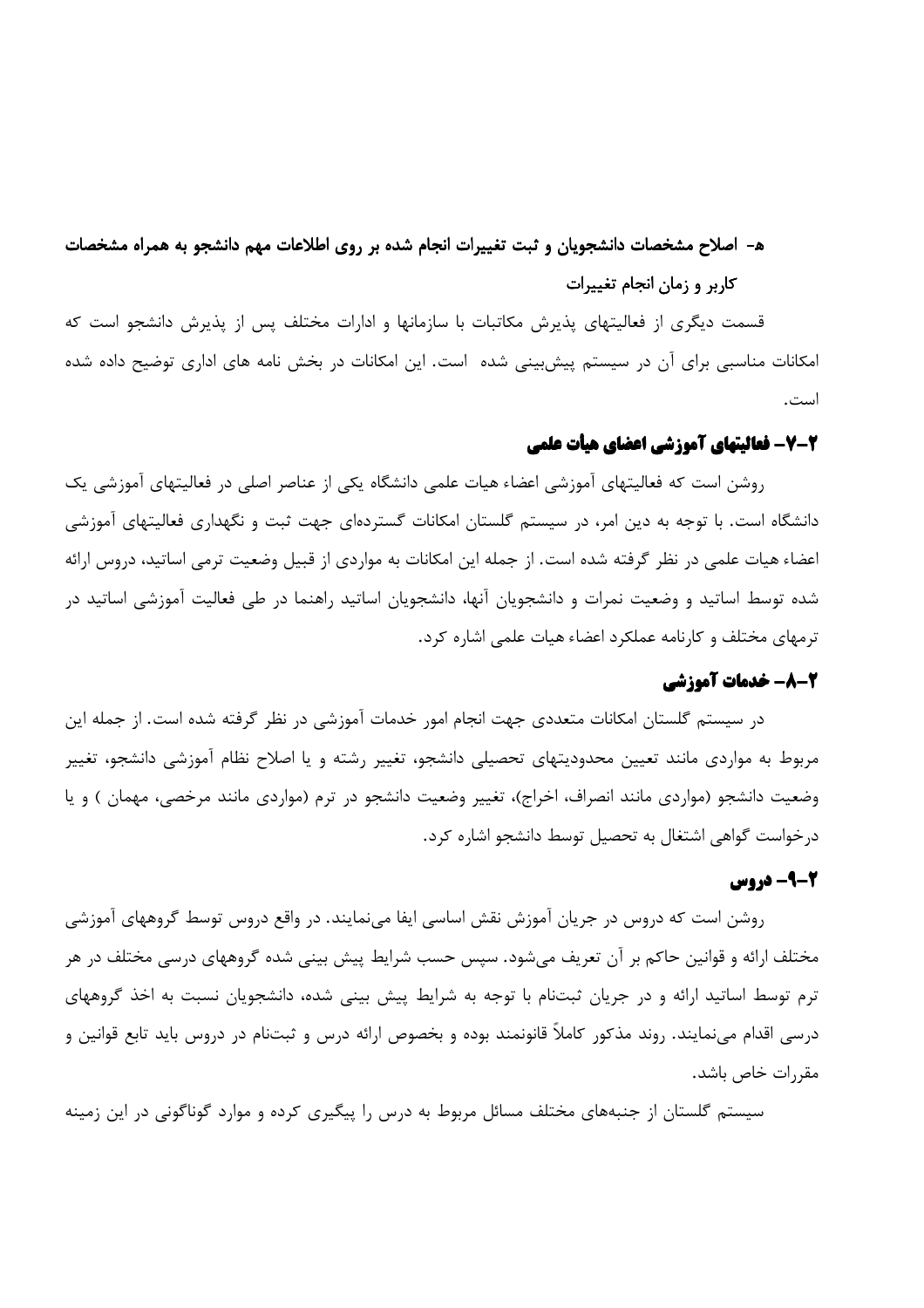پیش بینی شده است. به طور کلی دروس به دو دسته دروس کلی و دروس ترمی تقسیم میشوند که مشخصات و امكانات هر دسته تشريح خواهد شد.

#### الف-دروس کلی

دروسی هستند که در طول زمان توسط گروههای آموزشی تعریف شده و در طول ترمهای بعدی قابل ارائه توسط اساتید و اخذ توسط دانشجویان خواهند بود.

- مشخصات ثابت دروس کلی شماره درس، نام درس، واحد تئوري و عملي درس، نوع درس مقطع ارائه دهنده درس، روش نمايش نمره درس، نام انگلیسی درس، آزمایشگاهی یا غیر آزمایشگاهی بودن درس و...
- مشخصات قابل تغيير دروس كلي ساعات ارائه درس، یک یا چند استادی بودن درس، امکان اعلام نمره ناتمام برای درس، دخالت یا عدم دخالت درس در ثبتنام مقدماتي، وضعيت درس، ظرفيت پيش فرض و اقلام گوناگون ديگر .
- قوانين اخذ درس در این زمینه قوانین اخذ درس در جریان ثبتنام مد نظر بوده و مواردی از قبیل پیش نیازهای دروس، هم نیازهای دروس، متضادهای دروس و نظامهای مجاز یا غیر مجاز به اخذ هر درس یا گروه درسی تعریف می گردد. یادآوری می نماید که در سیستم گلستان موارد پنج گانه مذکور به ازاء هر نظام آموزشی قابل تعریف بوده و هر گونه استثناء و پیچیدگی در موارد چهارگانه فوق به راحتی و به صورت پویا قابلیت اعمال خواهد داشت.
- قوانین مربوط به اثر درس در این مورد سیستم گلستان با توجه به چهار عنصر اساسی یعنی نوع درس، وضع درس، وضع نمره درس، و وضع ثبتنام درس، و بالاخره نمره درس، اثرات گوناگون درس اخذ شده در معدل ترم و معدل کل و واحد گذرانده ترم و واحد گذرانده کل و معدل دانشگاه و بسیاری از موارد دیگر را استخراج نموده و عملیات لازم را انجام خواهد داد. به هر حال چگونگی اثرات عناصر چهارگانه مذکور در جدول جداگانه قابل تعريف بوده و در هر لحظه توسط كاربر قابل تغيير و تعريف مجدد خواهند بود.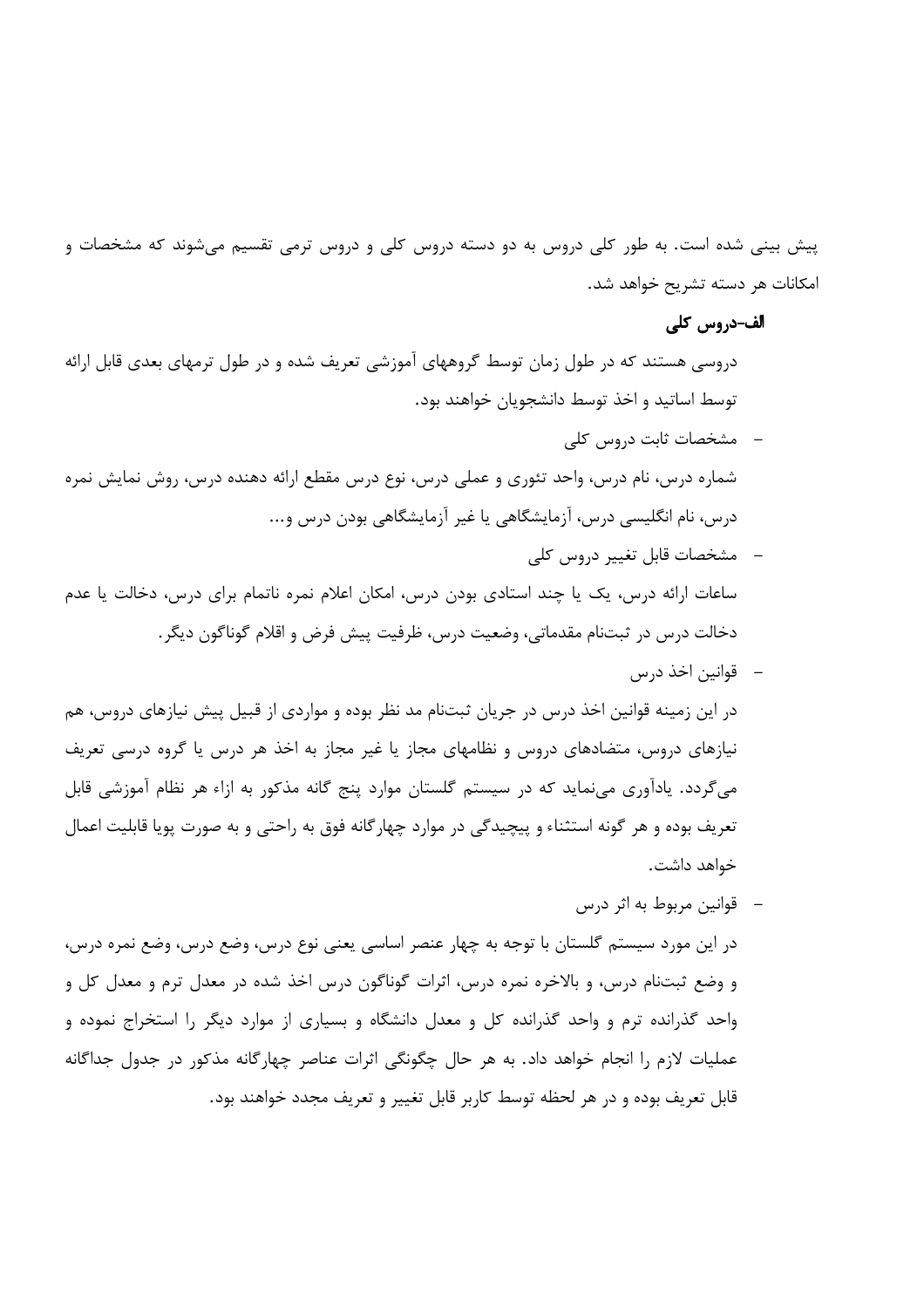ب- دروس ترمی

این دروس در هر ترم تحصیلی در راستای انجام عملیات ثبتنام، تولید می شود تفاوت عمده دروس ترمی|ین است که دو مشخصه جدید یعنی ترم ارائه و گروه درسی، به آن اضافه می گردد. همچنین ساعات ارائه درس، اساتید دروس، ساعات تمرین و ساعات امتحانات درس فقط برای دروس ترمی،معنی دار خواهد بود. علاوه بر آن مشخصات دیگری از قبیل محل تشکیل کلاس، دوره مسئول گروه درسی ظرفیت درس و امکان حذف درس در مرحله حذف اضطراری و جنسیت مجاز به اخذ گروه درسی و مشخصههای متعدد دیگر برای گروههای درسی قابل تعریف خواهند بود. به هر حال در سیستم گلستان امکانات متعددی برای تعریف و تغییر و حذف گروههای درسی پیش بینی شده است. به گونه ای که کاربران و مدیران می توانند به صورت برخط نسبت به اعمال تغییرات لازم قبل از ثبتنام و در طول ثبتنام و حتی بعد از آن اقدام كرده و البته سيستم گلستان اثرات ناشي از اين اقدامات را به صورت كامل يشتيباني خواهد نمود.

# 2-10- برنامه ریزی ثبتنام

در طراحی سیستم گلستان به مسائل مربوط به برنامه ریزی ثبتنام کاملاً توجه شده است. به نحوی که مدیریت دانشگاه با استفاده از امکانات پیش بینی شده به راحتی امور محوله را انجام خواهد داد. اهم عملیات پیش بینی شده در این زمینه عبارتند از:

#### الف–پیشنهاد مکانیزه ثبتنام به دانشجویان

در این زمینه سیستم گلستان مقدمتاً دروس مورد نیاز دانشجویان را به آنها پیشنهاد مینماید. این پیشنهاد بر اساس چهار منبع داده ای موجود در سیستم انجام خواهد شد. منابع مورد بحث عبارتند از اول برنامه مصوب دانشکده ها برای هر نظام آموزشی که قبلاً تعریف شده و در هر ترم قابل تغییر میباشد. دوم ثبتنام های قبلی دانشجویان و نمراتی که اخذ کرده اند، سوم مشخصات اصلی دروس از قبیل پیش نیازها، هم نیازها، متضادها، نظامهای مجاز و بعضی خواص دروس مانند حداقل واحد لازم برای اخذ درس و غیره. چهارم دروسی که دانشکده و گروههای آموزشی میتوانند با توجه به امکانات موجود (استاد و کلاس) در ترم آینده ارائه نمایند. پس از این مرحله گزارشهای متعدد آماری و تفصیلی در دانشکده ها قابل اخذ و استخراج بوده و تحلیلهای مناسبی در رابطه با هماهنگ کردن نیازهای دانشجویی و امکانات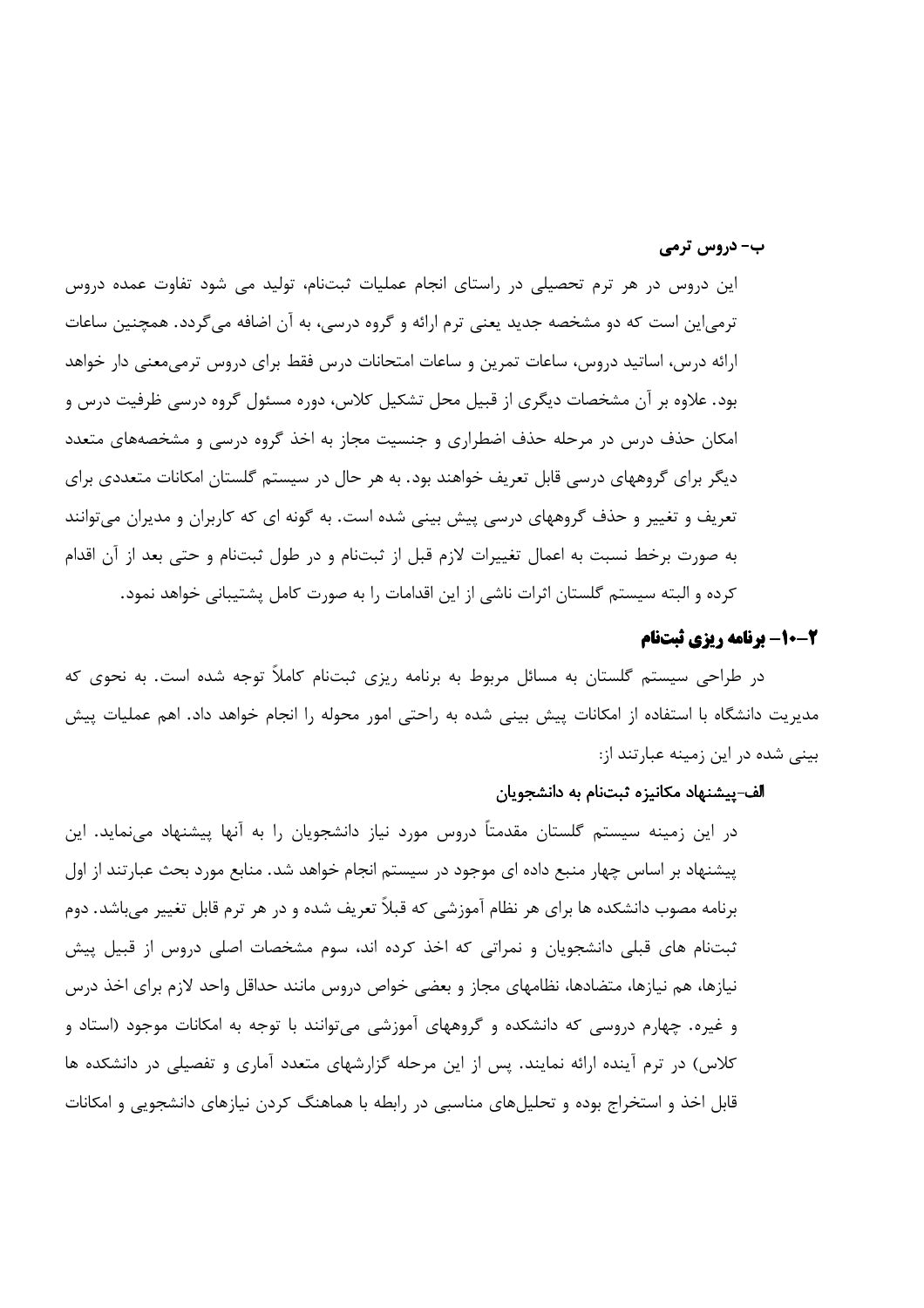دانشکده ها امکان پذیر خواهد بود.

#### ب- شركت دانشجويان در مرحله ثبتنام مقدماتي

با توجه به عمليات مرحله الف، مرحله ثبتنام مقدماتي حدوداً در اواسط هر ترم براي ترم آينده قابل اجراء میباشد. موارد اولیه این مرحله، ارائه نهایی دروس توسط دانشکده ها و ثبتنامهای پیشنهادی دانشجویان می باشد. در این مرحله دانشجویان مشخصاً می توانند به سیستم مراجعه کرده و با توجه به دروس مورد نظر خود، نسبت به حذف، اضافه و اصلاح دروس پیشنهادی اقدام نمایند. با توجه به این که معمولاً ثبتنام مقدماتی پایه و مبنای ثبتنام اصلی و ترمیم میباشد، در این مرحله اساتید راهنما می توانند بر ثبتنام مقدماتی دانشجویان نظارت داشته و در صورتی که نظر خاصی داشته باشند، نظریات خود را اعمال نمایند. به هر حال در این مرحله نیز کنترلهای اساسی مربوط به اخذ درس از قبیل اخذ تکراری درس، رعایت هم نیاز، پیش نیاز و متضاد و نظامهای مجاز و غیر مجاز و بعضی کنترلهای دیگر توسط سیستم گلستان اعمال میگردد. همچنین تعداد دروس و واحدهای قابل حذف و اضافه در این مرحله میتواند توسط قوانين تعريف شده كنترل گردد.

### 2-11- ثبتنام اصلي، ترميم و حذف اضطراري

با اطمینان میتوان گفت که عملیات ثبتنام، ترمیم و حذف اضطراری در سیستم گلستان از جنبه سهولت کار، کامل بودن و زیبایی کار در سطح بسیار بالایی قرار دارد. در این دو مرحله دانشجویان میتوانند در هر کجا و در اسرع وقت با در اختیار گرفتن آخرین اطلاعات سیستم، نسبت به انجام ثبتنام، ترمیم و یا حذف اضطراری خود اقدام نمایند. نکات مهمی که در این زمینه قابل ذکر هستند عبارتند از:

### الف-ثبت نام و ترميم

- دسترسی سریع دانشجویان به انواع اطلاعات مورد نیاز برای تصمیم گیری در جریان ثبتنام و ترمیم
- دسترسی سریع مدیران به جریان امور و اتخاذ تصمیمهای مناسب در جهت رفع مشکلات و تنگناها و اقدام عملي از طريق سيستم گلستان.
- امکان برقراری و معافیت بیش از ۴۰ کنترل مختلف که در طول ثبتنام و ترمیم، برای کلیه دانشجویان و یا گروهی از آنها و یا حتی یک دانشجو و نهایتاً برای یک دانشجوی مشخص در ثبتنام یک درس معین.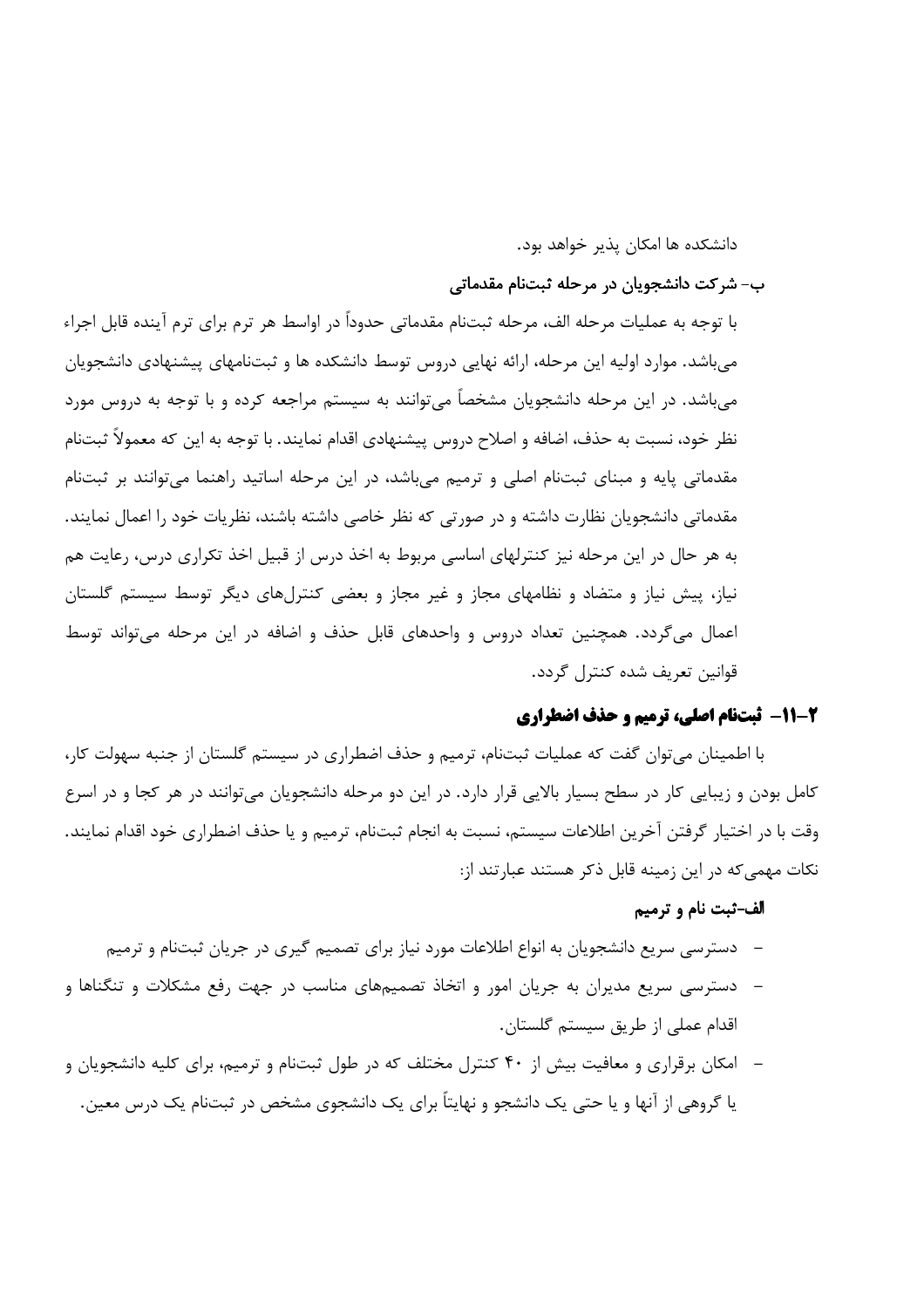- امکان اجبار کردن دانشجو و یا منع کردن یک دانشجو از اخذ یک یا چند درس یا یک یا چند گروه درسی در یک ترم مشخص یا همه ترمها.
- كنترل كامل عمليات ثبتنام با توجه به قوانين، مقرارت و شرايط تعريف شده توسط مديريت، به نحوى كه هيچ تخلفي خارج از مقررات تأييد شده امكان يذير نخواهد بود.
- محاسبه كامل شهريه با توجه به قوانين و مقررات تعريف شده و امكان مشاهده وضعيت شهريه ثابت يا متغیر متعلقه در هر لحظه، در صورتی که دانشجو مشمول شهریه باشد.

#### ب– ثبت نام دانشجویان جدید

ثبتنام و انتخاب واحد دانشجویان جدید عموماً به صورت مجموعهای صورت میگیرد. برای انجام این امر مکانیزم های زیر در سیستم گلستان پیشبینی شده است.

- تعيين قوانين مربوط به اخذ دروس پيش دانشگاهي با توجه به نمرات آزمون ورودي
- تعیین دروس قابل اخذ توسط دانشجو در ترم اول با توجه به برنامه تعریف شده جهت نظام و قوانین دروس پیش دانشگاهی
- تعیین دروسی که با توجه به قوانین دروس پیش دانشگاهی و نمرات آزمون، دانشجو از اخذ آنها معاف است که برای کنترل های مختلف ثبتنام ترم جاری و ترمهای آینده دانشجو مورد استفاده قرار می گیرد.
	- تولید خودکار تعدادی برنامه با توجه به گروههای درسی ارائه شده و حالتهای مختلف دانشجویان
		- امکان تعریف برنامه توسط کاربر و یا اصلاح برنامههای تولید شده سیستم
- ثبتنام دانشجویان به صورت گروهی در برنامههای تعریف شده یا اصلاح قسمتی از ثبتنام دانشجویان با امکان انجام تمام یا بخشی از کنترلهای ثبتنام با توجه به انتخاب کاربر
	- امکان مشاهده و تهیه گزارشات مختلف از وضعیت، برنامه ها و گروههای درسی دانشجویان جدید
		- ج- حذف اضطراري

روشن است که اواخر هر ترم، دانشجویان میتوانند در مرحله حذف اضطراری نسبت به حذف یک یا چند درس خود اقدام نمایند. این عملیات براساس بعضی قوانین و مقررات قابل اجراء بوده و سیستم گلستان به طور کامل موارد قانونی را پیگیری کرده و عملیات حذف اضطراری به سادگی انجام خواهد شد.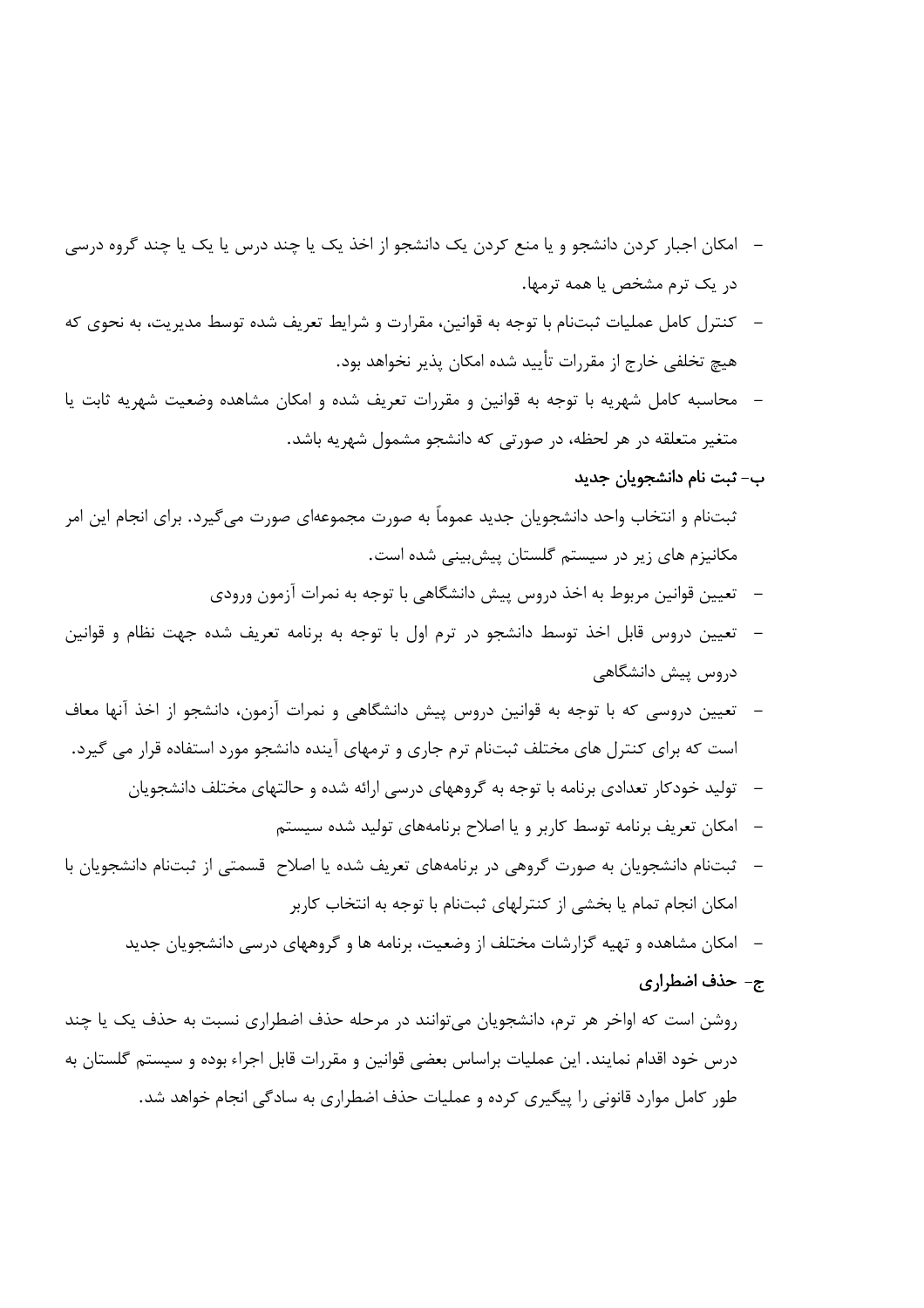#### د- امکانات متفرقه

در ثبتنام امکانات دیگری نیز پیش بینی شده است، از جمله تحت شرایط و با ضوابط خاص امکان درج ثبتنام جديد و يا اصلاح و حذف ثبتنامهاى انجام شده توسط مديريت مجاز دانشگاه و براساس مصوبات و تصميم گيري ها امكانيذير خواهد بود. البته روند اين گونه عمليات همراه با زمان انجام، فرد اقدام كننده و دانشجو و درس مورد نظر در سیستم گلستان ثبت شده و بعداً قابل پیگیری و گزارش گیری خواهد بود.

# 2-12- برنامه ریزی امتحانات

دراین زمینه با توجه به لزوم برنامه ریزی صحیح امتحانات و استفاده بهینه از امکانات موجود و کمک به ایجاد نظم در مراحل اجرای امتحانات نهایی، سیستم گلستان خدماتی را ارائه میiماید. اهم این خدمات عبارتند از:

- پیش بینی امکانات مناسب برای انتساب محلهای امتحان به گروه یا گروههای درسی و کنترل عدم تداخل امتحانات و نهایتاً مرتب کردن لیست دانشجویان و تعیین محل هر دانشجو در امتحان هرگروه در سے ع
- پیش بینی امکانات لازم برای انجام عمل حضور و غیاب در جلسه امتحان و سپس انتقال سریع نتایج به سیستم گلستان، جهت تصمیم گیریهای آتی و بخصوص در مرحله عملیات حذف پزشکی و حذف مجاز و سایر تصمیمات مدیریتی

#### 2-13- نمرات

در زمینه نمرات نکات گوناگونی در سیستم گلستان مورد توجه قرار گرفته است، از قبیل سرعت و دقت در وارد کردن و اصلاح نمرات، و امکانات لازم برای کنترل نتایج ثبت شده و امکانات مربوط به پیگیری تغییرات در راستای جلوگیری از بروز خطاهای عمدی و سهوی. به هر حال نکات قابل ذکر به شرح زیر می باشند.

#### الف-ليست نمرات

این لیست به صورت چاپی و یا به صورت برخط قابل استفاده است و اساتید یا مسئولین مجاز میتوانند به راحتی و با سرعت و دقت نمرات هر گروه درسی را به سیستم وارد نمایند. در این لیست موارد غیبت از دید استاد و غیبت از دید مسئول جلسات امتحان، منعکس شده و در مواردی که طبق قوانین و به صورت پویا مانند حذف اضطراری و حذف مجاز و پزشکی امکان ورود نمره وجود نخواهد داشت. همچنین امکان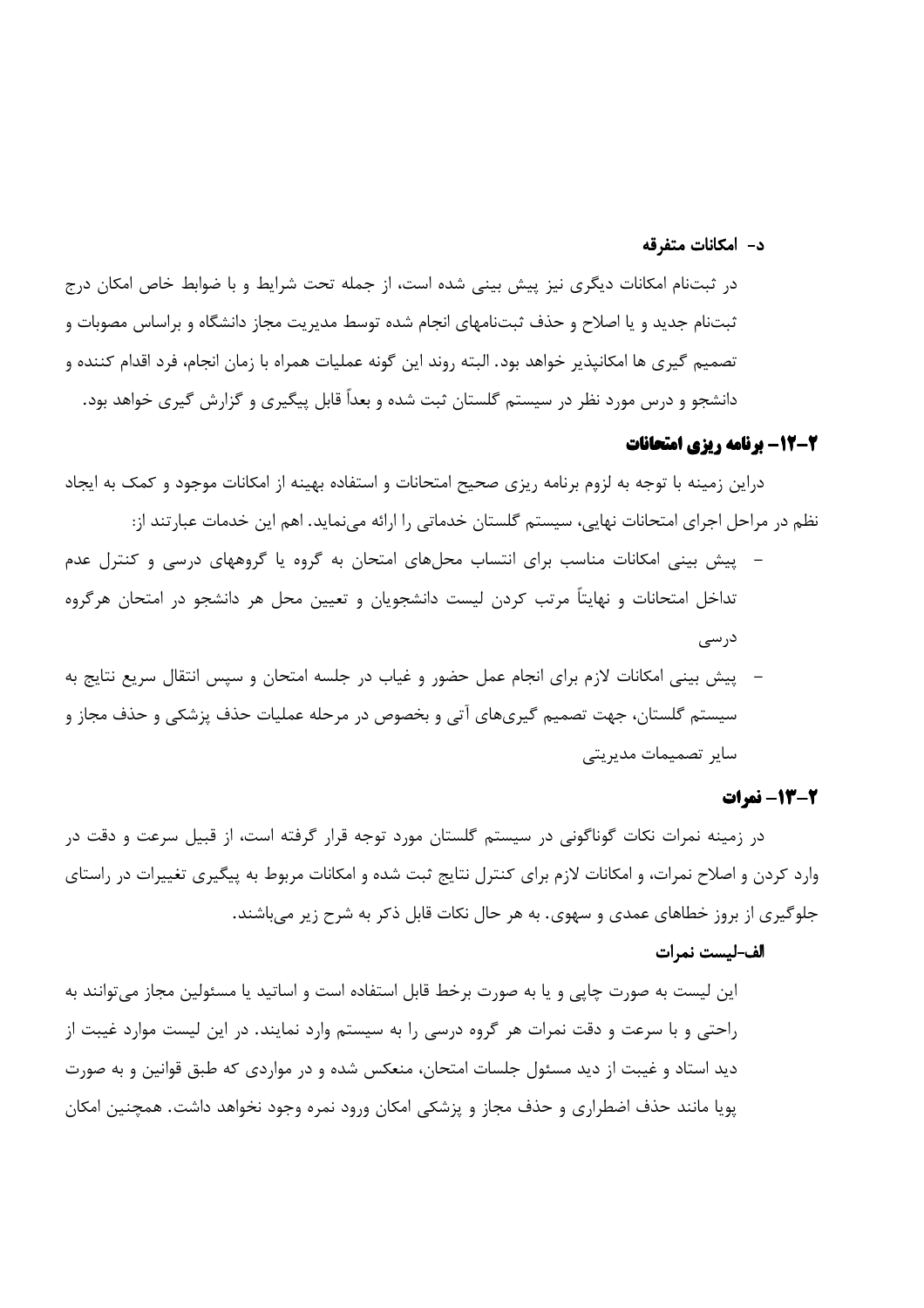اعلام نمره ناتمام و اعلام نشده و اعلام شده به سادگی وجود دارد .

#### ب– قفل کردن

باید توجه کرد که وارد کردن نمرات به سیستم گلستان به معنی اثر کردن نمرات در معدل، واحد گذرانده و كارنامه دانشجو نبوده و اصلاح نمرات مى تواند بارها انجام شود. اثر نمرات وقتى پديدار مى گردد كه كاربر مجاز نسبت به قفل نمرات گروههای درسی و اقدام نماید. به طور کلی قفل کردن در سه سطح استاد، دانشکده و آموزش کل پیش بینی شده است. در مرحله قفل اختیار عملیات از فرد قفل کننده خارج شده و به مرجع بالاتر منتقل میگردد. برای مثال پس از این که استاد گروه درسی نسبت به قفل نمرات خود اقدام کرد، دیگر امکان اصلاح نمره از وی صلب شده و فقط با موافقت دانشکده چنین امکانی برگردانده می شود. همچنین قفل نمرات توسط دانشکده و سیس قفل نمرات توسط اداره کل آموزش هر گونه تغییری را در نمرات دانشکده غیر ممکن خواهد نمود.

ج- بازكردن قفل نمرات

در مواردی ممکن است لازم باشد توسط استاد تغییراتی در لیست نمره اعمال گردد. در این صورت مکانیزمهایی پیش بینی شده است که مدیریت آموزش کل بتواند قفل آموزش یک گروه درسی را باز کرده و سیس مدیریت دانشکده قفل دانشکده و نهایتاً استاد درس، قفل استاد را گشوده و امکان تغییرات به وجود بيايد.

د- اصلاح نمره و درس

در خارج از مکانیسمهای معمول ثبتنام و نمرات ممکن است تحت شرایطی مجوزهایی برای اصلاح وضع نمره، اصلاح وضع درس و اصلاح وضع ثبتنام و یا درج و حذف بعضی دروس جدید برای دانشجو مطرح باشد. در چنین مواردی مکانیسمهای معینی به کاربران مجاز امکان عملیات مورد نظر را خواهد داد. روشن است که به دلیل حساس بودن نمرات کنترلهای مناسبی باید در این موارد اعمال گردد. سیستم گلستان در این گونه موارد به مدیران و مسئولین اجازه میدهد که در هر زمان روند عملیات انجام شده برای هر دانشجو، برای هر درس و یا توسط هر کاربر را استخراج، مشاهده و یا لیست گیری نماید.

# 2-14- دبیرخانه و صدور نامههای مهم دانشجویی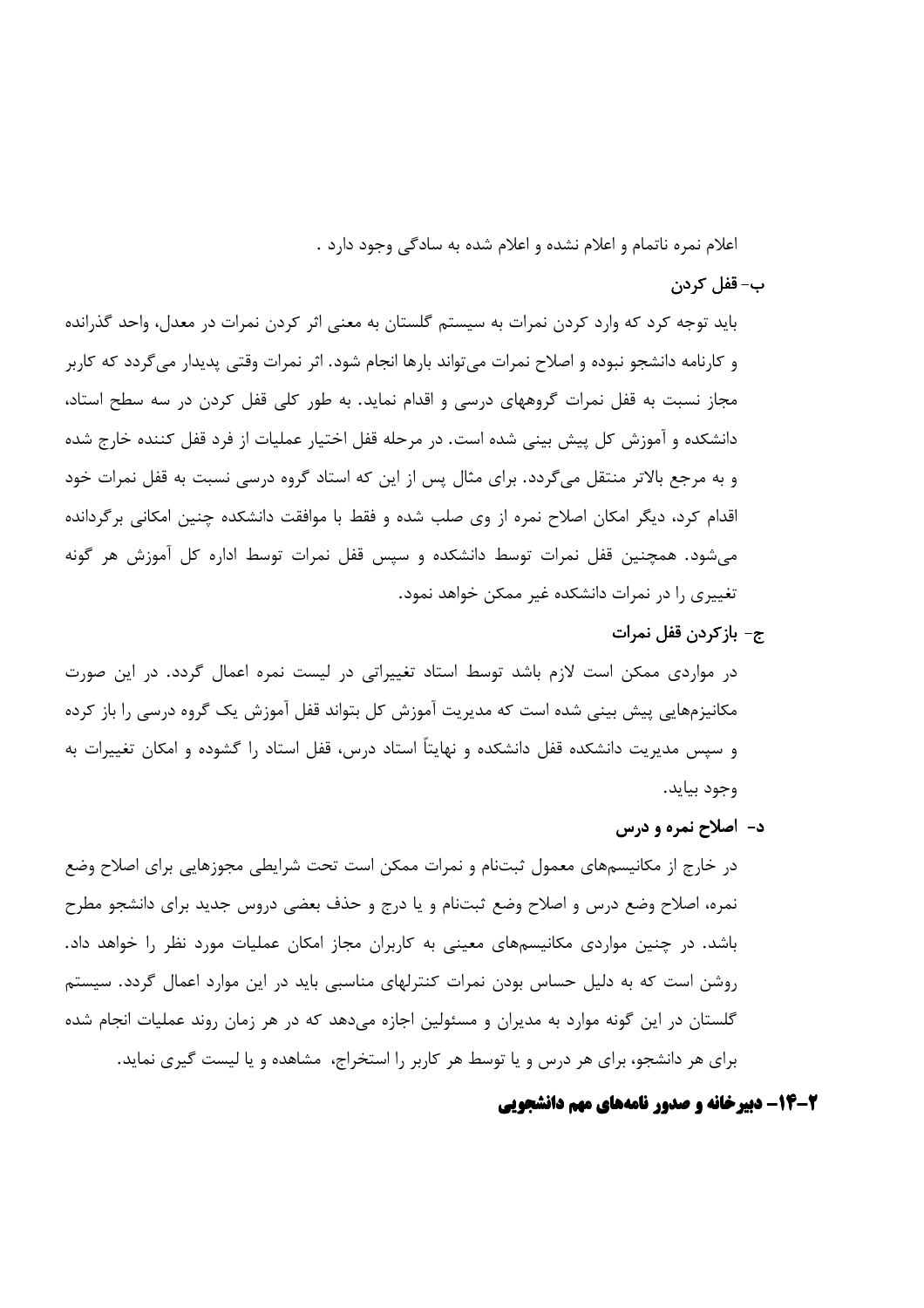در سیستم گلستان بخشی جهت انجام امور دبیر خانه آموزش پیش بینی شده است. به نحوی که دبیرخانه اداره آموزش ً به صورت "کاملاً مکانیزه اداره می گردد. در این بخش امکان ثبت نامههای وارده و صادره پیش بینی شده است. اما قسمت اصلی دبیر خانه آموزش، قسمت نامههای مرتبط با دانشجو است. در سیستم گلستان امکان صدور انواع نامههای مرتبط با دانشجو پیش بینی شده است که در جای خود توضیح داده شده است. همچنین ثبت نامههای وارده می تواند تاثیراتی بر پرونده دانشجو داشته باشد که این تاثیرات به صورت خودکار عمل شده و با ثبت یک نامه ورودی قسمت عمده ای از فعالیتهای مرتبط با آن به صورت خودکار انجام می شود. به عنوان مثال پس از ثبت درخواست تاییدیه تحصیلی یک دانشجو، امکان صدور تاییدیه به صورت خودکار مهیا شده و یا در صورت ورود تاییدیه تحصیلی دانشجو از دانشگاههای دیگر، این مدرک به صورت خودکار از لیست کمبود مدارک دانشجو حذف می گردد. فعالیتهای بخش دبیر خانه را می توان در چهار بخش زیر تقسیم بندی نمود.

- الف-ثبت نامههای وارده و صادره
- ب- تعریف پیش فرضهای نامههای صادره و وارده
- ج- تعریف پیش نیازهای لازم جهت صدور نامههای اداری

به عنوان مثال در این بخش می¤وان تعریف نمود که برای صدور نامه درخواست احیا معافیت تحصیلی باید نامههای درخواست ابطال معافیت تحصیلی و تایید درخواست معافیت تحصیلی برای دانشجوی مورد نظر وجود داشته باشد.

د– نامەھای اداری

در این بخش پیش فرضهای مختلف مربوط به نامههای استاندارد تعریف می شوند. به عنوان مثال برای یک نامه موضوع نامه وارده چه بخشی مسئول پیگیری یا پاسخ دادن است و یا برای صدور یک نامه چه مدار کی توسط دانشجو باید تحویل شده باشد. از این اطلاعات هنگام ثبت نامههای مختلف و یا در قسمت نامههای اداری برای کنترل امکان صدور یک نامه استفاده می شود.

#### 2-15- نامههای اداری

در این بخش از سیستم امکان صدور نامههای اداری مرتبط با دانشجو در قسمتهای مختلف آموزش دانشگاه وجود دارد. این نامه ها به صورت خودکار و عموماً براساس اطلاعات دانشجویان تهیه، صادر و در دبیرخانه ثبت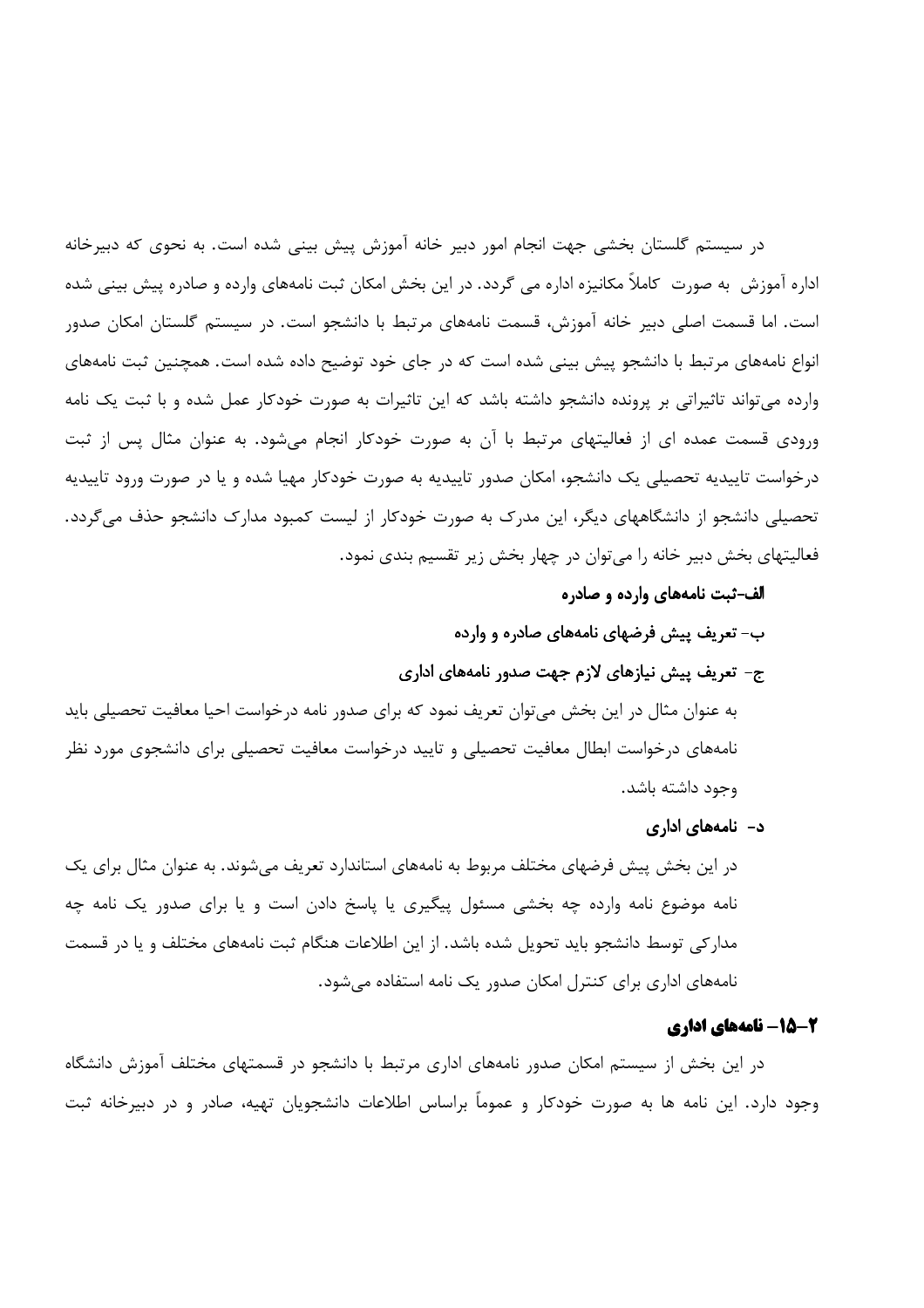مى شوند.

استفاده از این امکان باعث افزایش دقت و سرعت در صدور نامههای مرتبط با دانشجو که بخش عمدهای از فعالیت اداره آموزش را شامل میشود، میگردد. به عنوان مثال صدور و ثبت نامههای درخواست معافیت تحصیلی برای دانشجویان جدیدالورود در کمتر از یک دقیقه امکان پذیر است. همچنین هنگام صدور هر نامه موارد مختلفی که برای صدور یک نامه بایستی کنترل شود، بصورت خودکار کنترل شده و در صورت عدم وجود یکی از شرطهای صدور نامه، این عمل صورت نخواهد گرفت. نامههای اداری که در این بخش قابل تهیه است، تحت عناوین زیر قابل تقسیم بندی است.

#### الف-نامههاى نظام وظيفه

- درخواست معافیت تحصیلی
- درخواست ابطال معافيت تحصيلي
- –۔ درخواست احیا معافیت تحصیلی
	- ب– نامەھاي پذيرش
	- درخواست تاييديه تحصيلي
- نامه به محل تحصیل پذیرفته شدگان
	- ج- نامەھای بخش خدمات آموزشی
		- گواهی اشتغال به تحصیل
			- اعلام مشروطی دانشجو
		- اخطاريه منع ادامه تحصيل
		- اخطاريه انصراف از تحصيل
			- حكم انصراف از تحصيل
		- حكم اتمام سنوات تحصيلى
- اعلام وضعيت تحصيلي دانشجو به والدين
	- د- نامههای بخش فارغ التحصیلی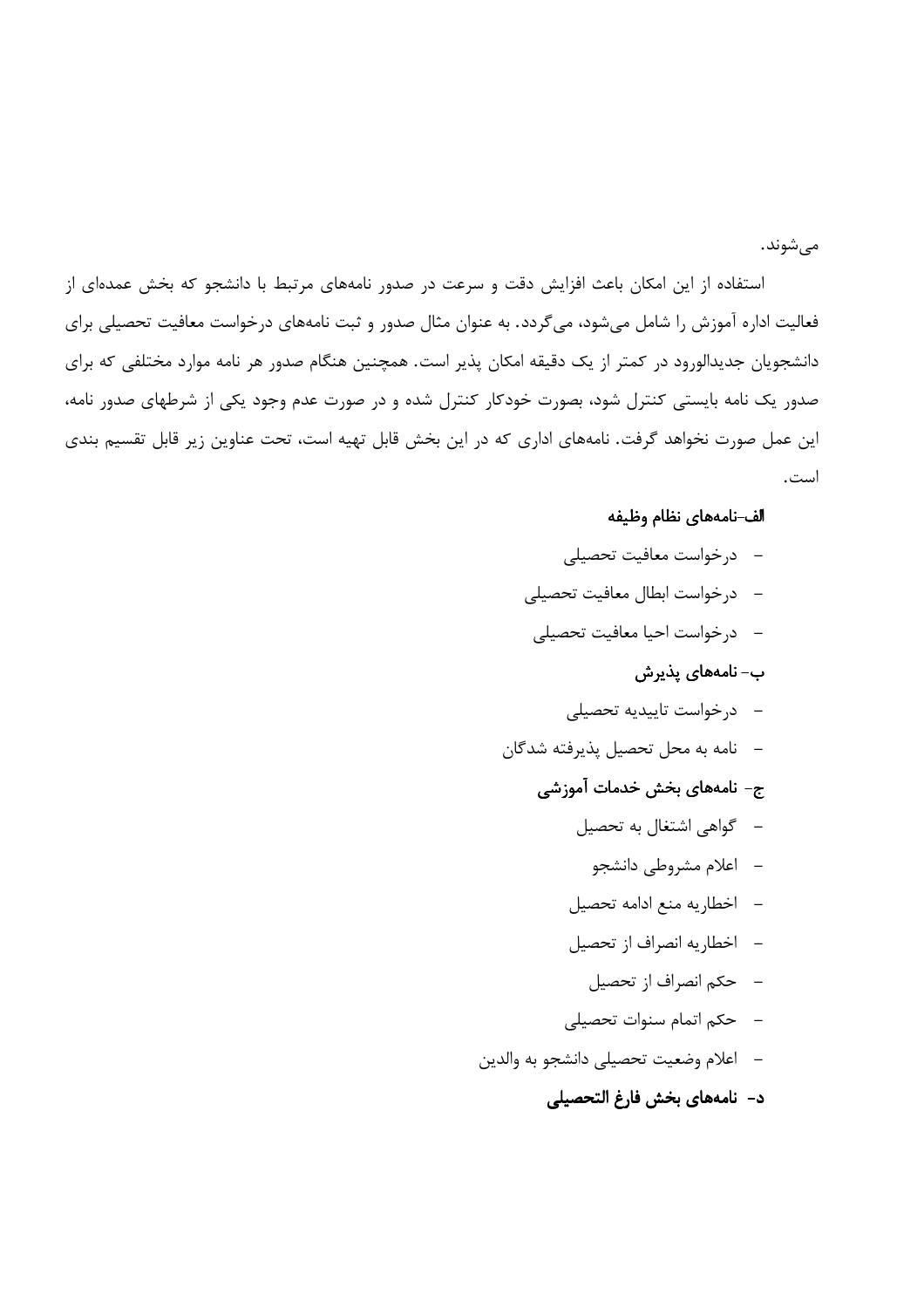- گواهی موقت پایان تحصیلات
- ارسال تاییدیه مدرک تحصیلی

# 2-16- شورای آموزشی و کمیسیون موارد خاص

یکی از مواردی که در مکانیزه کردن فعالیتهای آموزشی یک دانشگاه کمتر مورد توجه قرار گرفته است، موضوع شورای آموزشی و کمیسیون موارد خاص (شورا) است. در سیستم گلستان امکاناتی برای ثبت درخواستهای دانشجو از شورا، اطلاع شورا از درخواستها، وضعیت تحصیلی و درخواستهای قبلی دانشجو و احکام صادر شده قبلی جهت دانشجو، ثبت احکام صادر شده توسط شورا، اطلاع دانشجو از وضعیت احکام صادر شده جهت وی (در صورت مجاز بودن مشاهده رای توسط دانشجو) و ابلاغ رای به قسمتهای مختلف به صورت نامه اداری وجود دارد.

### 2-17- تنظيمات سيستم

یکی از ویژگیهای منحصر به فرد سیستم گلستان، پارامتریک و پویا بودن کلیه تعاریف و قوانین حتی تعاریف اولیه و پایهای سیستم است که باعث سهولت انجام تغییرات و قابلیت عملکرد سیستم در دانشگاههای مختلف با شرایط متفاوت مے گردد.

در این بخش قسمتی از تنظیمات ابتدایی سیستم قابل تعریف و انجام است. این تعاریف به طور خلاصه عبا, تند ا;:

#### الف–تنظیم پارامترهای سیستم

درسیستم گلستان کلیه پارامترهای استفاده شده در بخشهای مختلف به صورت پویا قابل تعریف و تغییر است. در این بخش امکان تعریف بیش از ۱۰۰ پارامتر خاص جهت هر دانشگاه وجود دارد که در امکانات مختلف با توجه به دانشگاه استفاده کننده از سیستم، پارامترهای مختلف مورد نیاز استخراج و استفاده مىشوند.

- ب- تعريف تقويم سيستم
- ج– تعریف ساعات رسمی دانشگاه
- د- تعاریف مربوط به کدهای مورد استفاده در سیستم

بیش از ۱۳۰ سر فصل کد شامل مواردی مانند نوع درس، وضعیت دانشجو و نظایر آن در سیستم گلستان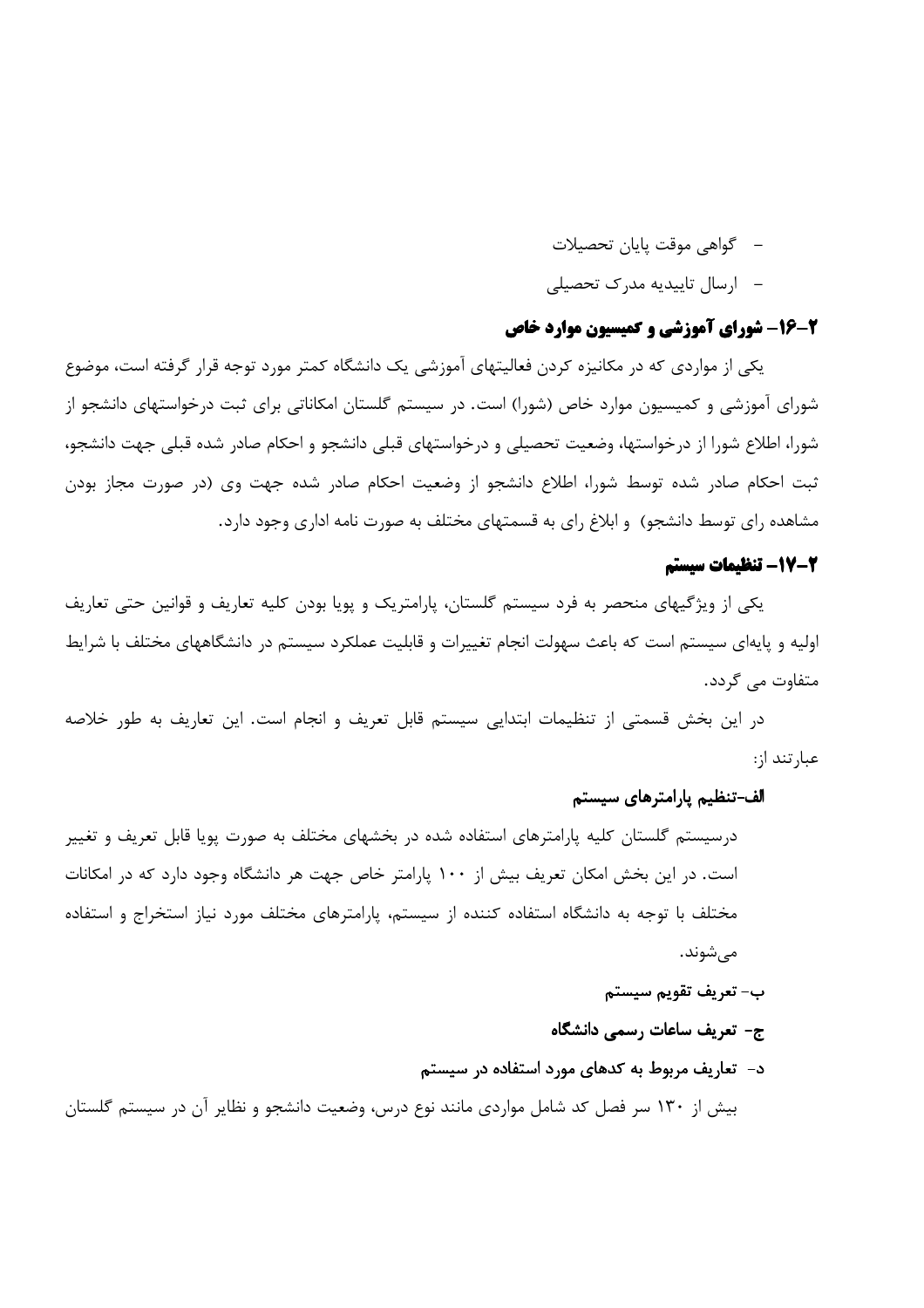وجود دارد. در این بخش امکان تعریف و اصلاح سر فصلهای مختلف و کدهای هر سر فصل وجود دارد. ه- تعریف نحوه محاسبه معدل دانشگاه

#### 2-18- کاربران و امکانات

در این بخش امکان تعریف کاربران و نحوه استفاده کاربران از سیستم و تعریف امکانات جدید وجود دارد. امکانات این بخش به طور خلاصه عبارتند از:

#### الف- تعريف كاربران

در سیستم گلستان تعریف کاربران جدید سیستم به طور خودکار در هنگام ایجاد دانشجو، استاد و یا کارمند صورت می گیرد. در این بخش امکان اصلاح مشخصات کاربران و یا تعریف کاربران مجازی وجود دار د.

ب-فعال كردن كاربران

در این قسمت امکان فعال و غیر فعال کردن کاربران، زمانهای مجاز استفاده از سیستم توسط کاربران مختلف، تعداد ورودهای همزمان کاربر و عملیاتی نظیر آن وجود دارد.

- ج- تغییر کلمه عبور توسط کاربر
- د- تغییر کلمه عبور توسط مدیریت
	- ه- تعريف امكانات

در این قسمت امکان تعریف امکانات و خصوصاً گزارشهای جدید برای سیستم وجود دارد.

و– تعریف منوی کاربران

در این بخش امکان تعریف ساختار منوی سیستم و یا تغییر آن وجود دارد.

- ز- تعریف ایستگاههای کاری مجاز
	- ح- اختصاص امکانات به کاربران

در این بخش اختصاص امکانات مختلف به کاربران صورت میگیرد. این اختصاص میتواند شامل اختصاص امکان به یک کاربر خاص یا کاربر مجازی مانند دانشجویان باشد.

# ط- تعریف محدوده دسترسی و نحوه دسترسی کاربران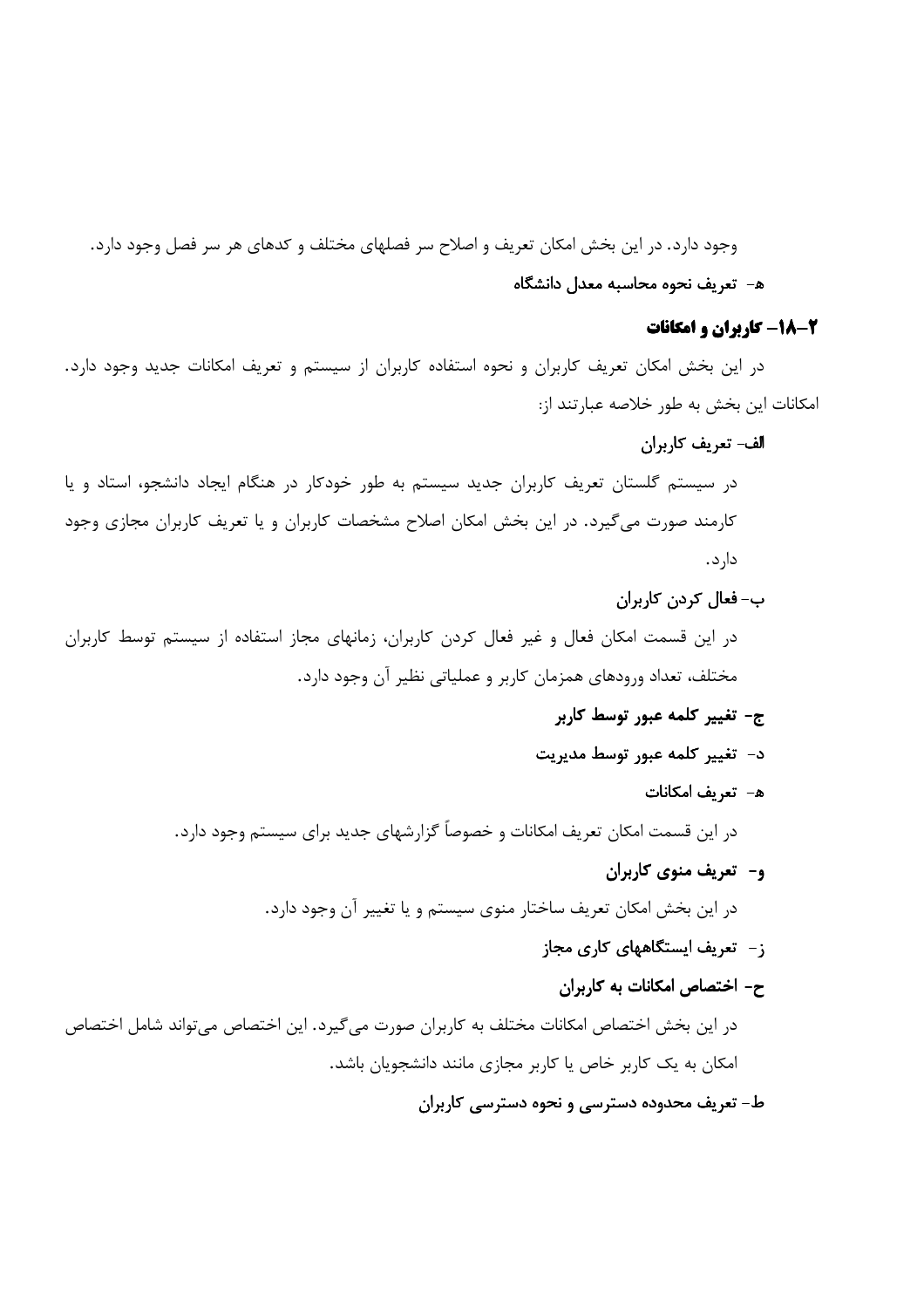در این بخش، محدودههای مجاز دسترسی هر کاربر به اطلاعات، برای امکانات مختلف یا به صورت کلی قابل تعریف است. به عنوان مثال امکانات مرتبط با دانشجو محدودههای مجاز و قابل تعریف برای دسترسی به اطلاعات شامل دانشکده، گروه آموزشی، رشته تحصیلی، مقطع، دوره و ترم ورود میباشد. یعنی دسترسی کاربر به اطلاعات به ازاء تمامی این مقادیر قابل تعریف است. همچنین در این بخش امکان تعریف نحوه دسترسی یک کاربر به امکان نظیر ماشینهای مجاز برای استفاده توسط کاربر در امکان و یا تعداد استفاده همزمان از یک امکان توسط کاربر وجود دارد.

# 2-19- شناسایی و کنترل کاربران

شناسایی کاربران و کنترل حقوق و دسترسیهای آنها در سیستم گلستان، توسط خود سیستم و در قسمتهای مختلفی صورت می گیرد که در زیر خلاصهای از کنترلهای ارائه شده است.

# الف-کنترلهای ورود کاربر به سیستم

- کنترل نام و کلمه عبور کاربر
	- کنترل فعال بودن کاربر
	- كنترل تاريخ فعاليت كاربر
- کنترل تعداد ورودی های همزمان کاربر
	- کنترل ساعتهای مجاز کاری
- کنترل تاریخ معتبر بودن کلمه عبور و اجبار به تغییر آن توسط کاربر در صورت نیاز
	- کنترل امکان ورود به سیستم
	- کنترل امکان ورود کاربر به سیستم
- کنترل امکان ورود کاربر به سیستم از ماشینهای مجاز در صورت وجود تعریف خاص

#### ب- کنترلهای درخواست استفاده از امکانات

- فعال بودن ا مکان
- \_ كنترل اجازه دسترسی كاربربه امكان
- کنترل درخواست از طریق ماشینهای مجازدر صورت وجود تعریف خاص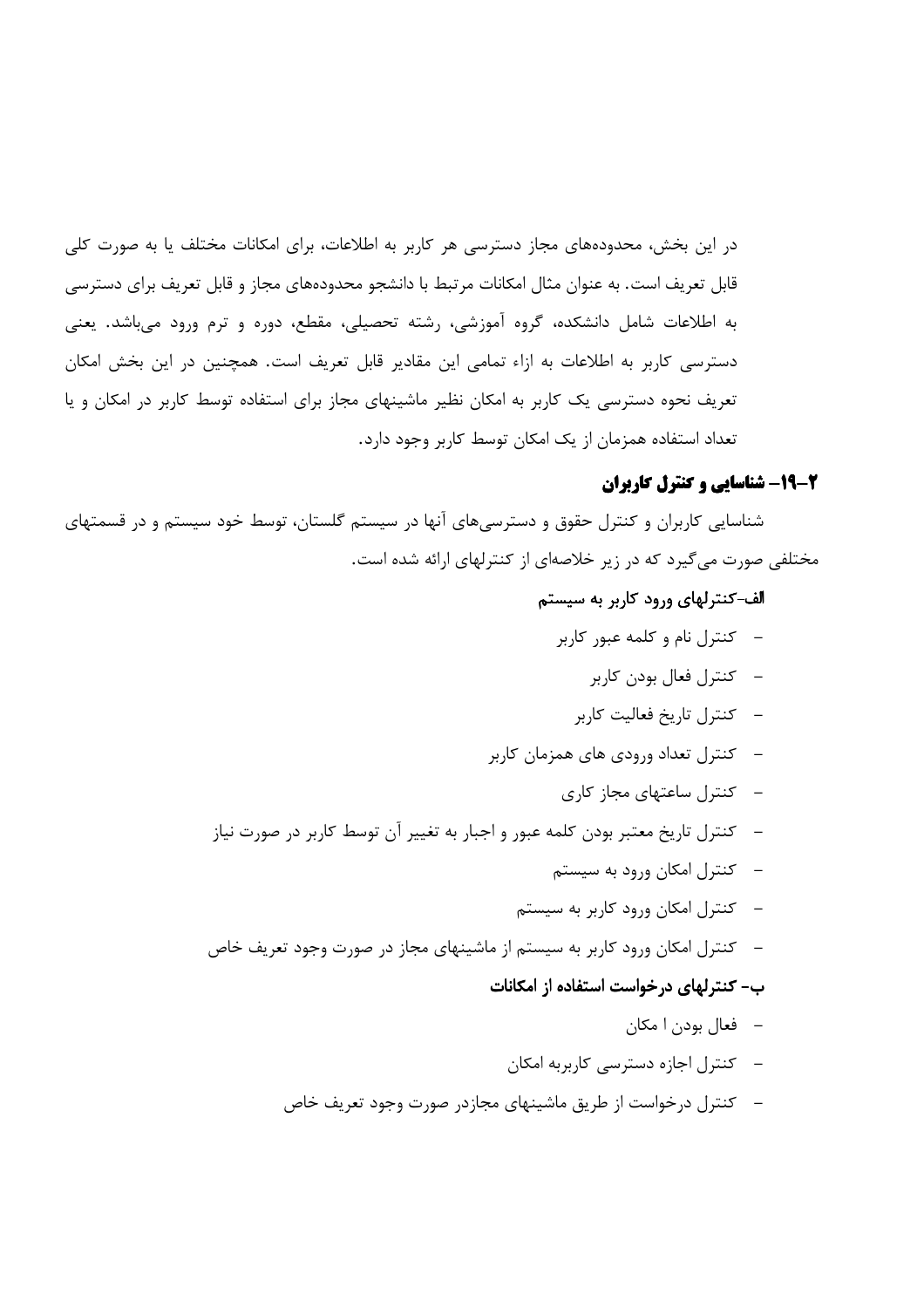- کنترل تعداد استفاده همزمان از امکان توسط کاربر کنترل مسیر طی شده برای درخواست و بررسی صحت آن – کنترل فاصله زمانی بین ورود به سیستم و درخواست امکان و عدم اجازه دسترسی در صورت سپری شدن زمانی بیش از حدمجاز تعریف شده – \_ كنترل زمان درخواست كاربر (مجاز بودن كاربر به استفاده از امكان در زمان فعلي) ج- کنترلهای درخواست کاربر پس از ورود به امکان کنترل مسیر طی شده برای انجام درخواست و بررسی صحت درخواست – کنترل زمان درخواست کاربر – \_ كنترل فاصله زمانی بین درخواستهای كاربر کنترل محدودههای دسترسی کاربر به اطلاعات مورد درخواست کنترل دسترسی به درخواستهای خاص امکان د- ثبت عملیات کاربر –۔ ثبت تاریخچه ورود به سیستم توسط کاربر –۔ ثبت اعمال انجام شدہ در سیستم توسط کاربر
	- –۔ ثبت درخواستهای ناموفق کاربر

### 2-20- گزارشها و مشاهدات

در راستای پاسخگویی به کاربران مختلف از جمله مدیران ارشد، مدیران جزء اساتید، کارکنان و دانشجویان گزارشهای گوناگونی در سیستم گلستان قابل استخراج میباشد. اهم این گزارشها در زمینههای مختلف از قبیل گزارشات دانشجویی، استاد، دروس، ثبت نام، نمرات، امتحان، آماری، کنترل تغییرات، دانشگاه، دبیرخانه، شهریه، شورا، سیستم و متفرقه پیش بینی شده اند. در حال حاضر بیشتر از۲۷۵ گزارش در سیستم گلستان وجود دارد. البته تهیه گزارشهای جدید براساس نیاز مدیران و کاربران بسیار ساده و سریع و از طریق خود سیستم و مکانیزم های پیش بینی شده جهت ایجاد گزارشات جدید خواهد بود. همچنین یاد آوری این نکته ضروری است که در اغلب موارد فیلترهای بسیار کاملی در کنار هر گزارش، به کاربر اجازه میدهد که انواع ترتیبها و انواع شکست ها را برای هر گزارش درخواست